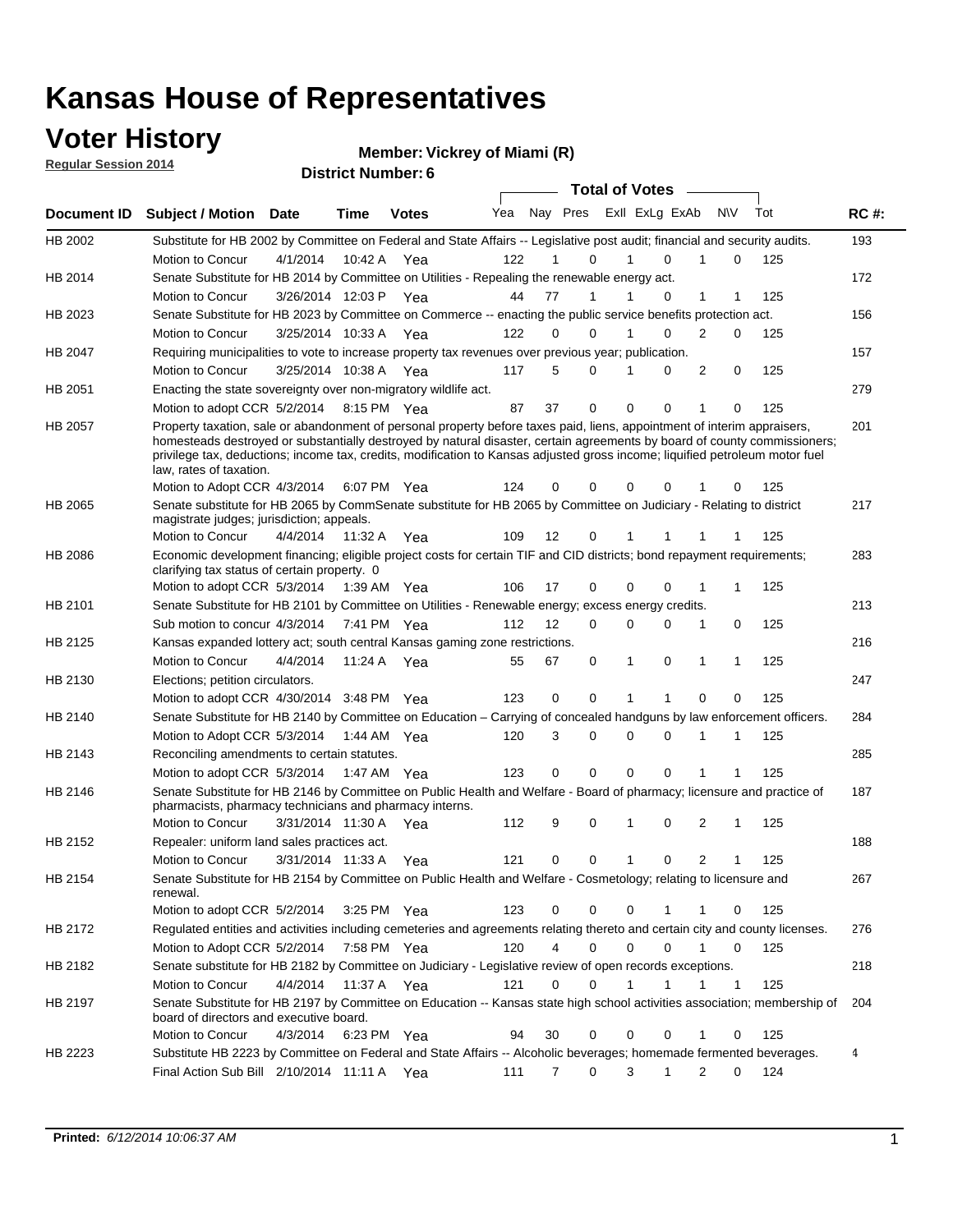#### **Voter History**

|                             | Member: Vickrey of Miami (R) |
|-----------------------------|------------------------------|
| <b>Regular Session 2014</b> | <b>District Number: 6</b>    |
|                             |                              |

|                    |                                                                                                                                                                                                                                                                                                                                                                                                                                                                                                                                                                                                                                                                                                                                                                                                                                                                                                                 |                       |             |              |     |              | Total of Votes -        |   |          |                |             |     |             |
|--------------------|-----------------------------------------------------------------------------------------------------------------------------------------------------------------------------------------------------------------------------------------------------------------------------------------------------------------------------------------------------------------------------------------------------------------------------------------------------------------------------------------------------------------------------------------------------------------------------------------------------------------------------------------------------------------------------------------------------------------------------------------------------------------------------------------------------------------------------------------------------------------------------------------------------------------|-----------------------|-------------|--------------|-----|--------------|-------------------------|---|----------|----------------|-------------|-----|-------------|
| <b>Document ID</b> | <b>Subject / Motion Date</b>                                                                                                                                                                                                                                                                                                                                                                                                                                                                                                                                                                                                                                                                                                                                                                                                                                                                                    |                       | Time        | <b>Votes</b> | Yea |              | Nay Pres ExII ExLg ExAb |   |          |                | N\V         | Tot | <b>RC#:</b> |
| HB 2223            | Substitute for HB 2223 by Committee on Federal and State Affairs—Alcoholic beverages; homemade fermented beverages;<br>microbrewery gallonage expanded; liquor license length of citizenship.                                                                                                                                                                                                                                                                                                                                                                                                                                                                                                                                                                                                                                                                                                                   |                       |             |              |     |              |                         |   |          |                |             |     | 205         |
|                    | Motion to Concur                                                                                                                                                                                                                                                                                                                                                                                                                                                                                                                                                                                                                                                                                                                                                                                                                                                                                                | 4/3/2014              | 6:27 PM Yea |              | 115 | 9            | 0                       | 0 | 0        |                | 0           | 125 |             |
| HB 2231            | Senate Substitute for Substitute for HB 2231 by Committee on Ways and Means - Appropriations for FY 2014, FY 2015, FY<br>2016, FY 2017 and FY 2018 for various state agencies; capital improvement projects; claims against the state.                                                                                                                                                                                                                                                                                                                                                                                                                                                                                                                                                                                                                                                                          |                       |             |              |     |              |                         |   |          |                |             |     | 282         |
|                    | Motion to adopt CCR 5/2/2014 9:48 PM Yea                                                                                                                                                                                                                                                                                                                                                                                                                                                                                                                                                                                                                                                                                                                                                                                                                                                                        |                       |             |              | 70  | 54           | $\Omega$                | 0 | 0        | 1              | 0           | 125 |             |
| HB 2246            | Substitute for HB 2246 by Committee on Commerce, Labor and Economic Development - Peer review for certain licensed<br>technical professions.                                                                                                                                                                                                                                                                                                                                                                                                                                                                                                                                                                                                                                                                                                                                                                    |                       |             |              |     |              |                         |   |          |                |             |     | 38          |
|                    | EFA Sub Bill                                                                                                                                                                                                                                                                                                                                                                                                                                                                                                                                                                                                                                                                                                                                                                                                                                                                                                    | 2/21/2014 1:34 PM Yea |             |              | 120 | 0            | 0                       | 1 | 0        | 2              | 1           | 124 |             |
| HB 2246            | Substitute for HB 2246 by Committee on Commerce, Labor and Economic Development - Peer review for certain licensed<br>technical professions.                                                                                                                                                                                                                                                                                                                                                                                                                                                                                                                                                                                                                                                                                                                                                                    |                       |             |              |     |              |                         |   |          |                |             |     | 260         |
|                    | Motion to Concur                                                                                                                                                                                                                                                                                                                                                                                                                                                                                                                                                                                                                                                                                                                                                                                                                                                                                                | 5/2/2014              | 11:40 A     | Yea          | 124 | 0            | 0                       | 0 |          | $\mathbf 0$    | 0           | 125 |             |
| HB 2272            | Kansas expanded lottery act; southeast Kansas gaming zone; privilege fee and investment threshold amount reduced.                                                                                                                                                                                                                                                                                                                                                                                                                                                                                                                                                                                                                                                                                                                                                                                               |                       |             |              |     |              |                         |   |          |                |             |     | 200         |
|                    | Motion to Concur                                                                                                                                                                                                                                                                                                                                                                                                                                                                                                                                                                                                                                                                                                                                                                                                                                                                                                | 4/2/2014              | 4:18 PM Nay |              | 84  | 36           | 0                       | 0 | 0        |                | 4           | 125 |             |
| HB 2296            | Campaign finance; permitted uses of campaign funds; increased exemption amount for certain candidates; contributor<br>information; lobbyist filings.                                                                                                                                                                                                                                                                                                                                                                                                                                                                                                                                                                                                                                                                                                                                                            |                       |             |              |     |              |                         |   |          |                |             |     | 248         |
|                    | Motion to adopt CCR 4/30/2014 3:53 PM Yea                                                                                                                                                                                                                                                                                                                                                                                                                                                                                                                                                                                                                                                                                                                                                                                                                                                                       |                       |             |              | 119 | 4            | 0                       | 1 |          | 0              | 0           | 125 |             |
| HB 2296            | Campaign finance; permitted uses of campaign funds; increased exemption amount for certain candidates; contributor<br>information; lobbyist filings.                                                                                                                                                                                                                                                                                                                                                                                                                                                                                                                                                                                                                                                                                                                                                            |                       |             |              |     |              |                         |   |          |                |             |     | 287         |
|                    | Motion to Override<br>Veto                                                                                                                                                                                                                                                                                                                                                                                                                                                                                                                                                                                                                                                                                                                                                                                                                                                                                      | 5/30/2014 10:24 A     |             | N\V          | 96  | 5            | 0                       | 0 | $\Omega$ | 0              | 24          | 125 |             |
| HB 2298            | Senate Sub for HB 2298 by Committee on Judiciary - Uniform controlled substances act. Senate Sub for HB 2298 by<br>Committee on Judiciary - Uniform controlled substances act.                                                                                                                                                                                                                                                                                                                                                                                                                                                                                                                                                                                                                                                                                                                                  |                       |             |              |     |              |                         |   |          |                |             |     | 209         |
|                    | Motion to Concur                                                                                                                                                                                                                                                                                                                                                                                                                                                                                                                                                                                                                                                                                                                                                                                                                                                                                                | 4/3/2014              | 6:40 PM Yea |              | 123 | 1            | 0                       | 0 | 0        | 1              | 0           | 125 |             |
| HB 2303            | Relating to driver's license fees; driving under the influence equipment fund.                                                                                                                                                                                                                                                                                                                                                                                                                                                                                                                                                                                                                                                                                                                                                                                                                                  |                       |             |              |     |              |                         |   |          |                |             |     | 1           |
|                    | Motion to adopt CCR 1/22/2014 11:45 A Yea                                                                                                                                                                                                                                                                                                                                                                                                                                                                                                                                                                                                                                                                                                                                                                                                                                                                       |                       |             |              | 109 | 11           | 0                       | 1 | 0        | 4              | $\mathbf 0$ | 125 |             |
| HB 2312            | Local governments; investment of idle funds; changes.                                                                                                                                                                                                                                                                                                                                                                                                                                                                                                                                                                                                                                                                                                                                                                                                                                                           |                       |             |              |     |              |                         |   |          |                |             |     | 253         |
|                    | Motion to Concur                                                                                                                                                                                                                                                                                                                                                                                                                                                                                                                                                                                                                                                                                                                                                                                                                                                                                                | 5/1/2014              | 4:31 PM Yea |              | 123 | 2            | $\mathbf 0$             | 0 | 0        | 0              | 0           | 125 |             |
| HB 2338            | Substitute for HB 2338 by Committee on Ways and Means - Judicial branch; supplemental appropriation for fiscal year 2015,<br>judiciary operations; increasing various docket fees and creating new docket fees; annually, allowing the allocation of a budget<br>for each judicial district court operations, chief judge would have the authority to expend funds as necessary to carry out the<br>functions of such district if such chief judge elected to do so, including establishing what court personnel are necessary and<br>their compensation; district court judges in judicial district elect chief judge and court of appeals judges elect chief judge of the<br>court of appeals; district judge and district magistrate judge vacancies; statutory authority for longevity bonus for judicial<br>branch employees repealed; nonseverability clause.<br>Motion to Adopt CCR 4/4/2014 7:17 PM Yea |                       |             |              | 66  | 57           | 0                       | 0 | 0        | 2              | 0           | 125 | 229         |
| HB 2378            | Senate Substitute for HB 2378 by Committee on Assessment and Taxation - Providing sales tax exemption for sales of certain 189                                                                                                                                                                                                                                                                                                                                                                                                                                                                                                                                                                                                                                                                                                                                                                                  |                       |             |              |     |              |                         |   |          |                |             |     |             |
|                    | machinery and equipment used for surface mining activities.                                                                                                                                                                                                                                                                                                                                                                                                                                                                                                                                                                                                                                                                                                                                                                                                                                                     |                       |             |              |     |              |                         |   |          |                |             |     |             |
|                    | Motion to Concur                                                                                                                                                                                                                                                                                                                                                                                                                                                                                                                                                                                                                                                                                                                                                                                                                                                                                                | 3/31/2014 11:35 A Yea |             |              | 117 | 4            | 0                       | 1 | 0        | $\overline{2}$ | 1           | 125 |             |
| HB 2389            | Senate Substitute for HB 2389 by Committee on Judiciary - Crimes and criminal procedure; mistreatment of a dependent adult 277<br>or an elder person; RICO; warrants; discharge of certain persons; appeals.                                                                                                                                                                                                                                                                                                                                                                                                                                                                                                                                                                                                                                                                                                    |                       |             |              |     |              |                         |   |          |                |             |     |             |
|                    | Motion to Adopt CCR 5/2/2014                                                                                                                                                                                                                                                                                                                                                                                                                                                                                                                                                                                                                                                                                                                                                                                                                                                                                    |                       | 8:05 PM Yea |              | 123 | 1            | 0                       | 0 | 0        | 1              | 0           | 125 |             |
| HB 2398            | Relating to the Kansas revised limited liability company act.                                                                                                                                                                                                                                                                                                                                                                                                                                                                                                                                                                                                                                                                                                                                                                                                                                                   |                       |             |              |     |              |                         |   |          |                |             |     | 28          |
|                    | <b>Final Action</b><br>Amended                                                                                                                                                                                                                                                                                                                                                                                                                                                                                                                                                                                                                                                                                                                                                                                                                                                                                  | 2/21/2014 11:13 A Yea |             |              | 120 | $\mathbf{1}$ | $\mathsf 0$             | 1 | 0        | $\overline{2}$ | 0           | 124 |             |
| HB 2402            | National day of the cowboy.                                                                                                                                                                                                                                                                                                                                                                                                                                                                                                                                                                                                                                                                                                                                                                                                                                                                                     |                       |             |              |     |              |                         |   |          |                |             |     | 163         |
|                    | <b>Final Action</b>                                                                                                                                                                                                                                                                                                                                                                                                                                                                                                                                                                                                                                                                                                                                                                                                                                                                                             | 3/26/2014 10:55 A     |             | Yea          | 116 | 7            | 0                       | 1 | 0        | 1              | 0           | 125 |             |
| HB 2417            | Expansion of rural opportunity zones.                                                                                                                                                                                                                                                                                                                                                                                                                                                                                                                                                                                                                                                                                                                                                                                                                                                                           |                       |             |              |     |              |                         |   |          |                |             |     | 61          |
|                    | <b>Final Action</b><br>Amended                                                                                                                                                                                                                                                                                                                                                                                                                                                                                                                                                                                                                                                                                                                                                                                                                                                                                  | 2/27/2014 10:16 A     |             | Yea          | 104 | 19           | 0                       | 0 | 0        | 1              | 0           | 124 |             |
| HB 2418            | Adult care home licensure act; removal of outdated rule and regulation reference.                                                                                                                                                                                                                                                                                                                                                                                                                                                                                                                                                                                                                                                                                                                                                                                                                               |                       |             |              |     |              |                         |   |          |                |             |     | 6           |
|                    | <b>Final Action</b>                                                                                                                                                                                                                                                                                                                                                                                                                                                                                                                                                                                                                                                                                                                                                                                                                                                                                             | 2/12/2014 11:20 A Yea |             |              | 121 | 0            | 0                       | 1 | 0        | 2              | 0           | 124 |             |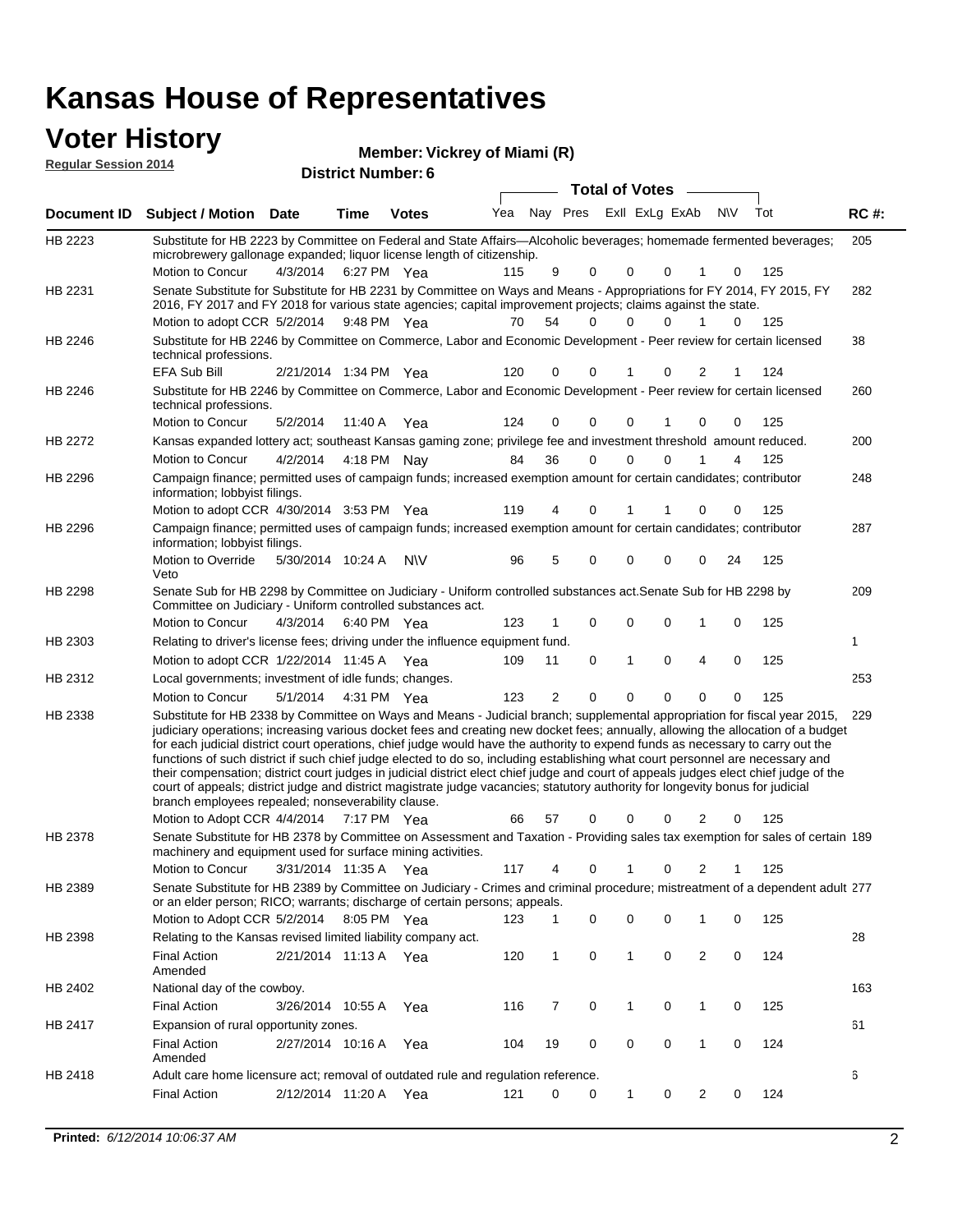### **Voter History**

**Regular Session 2014**

#### **Vickrey of Miami (R)**

|             | <b>DISTRICT MAILINGLE</b><br><b>Total of Votes</b><br>$\sim$                                                                                                                                                                                                                                                                                         |                       |             |              |     |          |          |              |                |                         |              |     |                |
|-------------|------------------------------------------------------------------------------------------------------------------------------------------------------------------------------------------------------------------------------------------------------------------------------------------------------------------------------------------------------|-----------------------|-------------|--------------|-----|----------|----------|--------------|----------------|-------------------------|--------------|-----|----------------|
| Document ID | <b>Subject / Motion Date</b>                                                                                                                                                                                                                                                                                                                         |                       | Time        | <b>Votes</b> | Yea |          | Nay Pres |              | Exll ExLg ExAb |                         | <b>NV</b>    | Tot | <b>RC#:</b>    |
| HB 2418     | Kansas department for aging and disability services; adult care homes                                                                                                                                                                                                                                                                                |                       |             |              |     |          |          |              |                |                         |              |     | 221            |
|             | Motion to Concur                                                                                                                                                                                                                                                                                                                                     | 4/4/2014              | 11:49 A     | Yea          | 122 | 0        | 0        | 1            | 1              | 1                       | 0            | 125 |                |
| HB 2419     | City annexation; fire district territory; detachment.                                                                                                                                                                                                                                                                                                |                       |             |              |     |          |          |              |                |                         |              |     | 120            |
|             | <b>Final Action</b>                                                                                                                                                                                                                                                                                                                                  | 3/17/2014 11:19 A Yea |             |              | 122 | 0        | 0        | 0            | 0              | 2                       | $\mathbf{1}$ | 125 |                |
| HB 2419     | City annexation; fire district territory; detachment.                                                                                                                                                                                                                                                                                                |                       |             |              |     |          |          |              |                |                         |              |     | 196            |
|             | Motion to Concur                                                                                                                                                                                                                                                                                                                                     | 4/2/2014              | 10:32 A Yea |              | 122 | 0        | 0        | 0            | 0              | 2                       | $\mathbf{1}$ | 125 |                |
| HB 2420     | School crossing guards.                                                                                                                                                                                                                                                                                                                              |                       |             |              |     |          |          |              |                |                         |              |     | 5              |
|             | <b>Final Action</b><br>Amended                                                                                                                                                                                                                                                                                                                       | 2/10/2014 11:12 A     |             | Yea          | 118 | 0        | 0        | 3            | 1              | 2                       | $\mathbf 0$  | 124 |                |
| HB 2420     | School crossing guards.                                                                                                                                                                                                                                                                                                                              |                       |             |              |     |          |          |              |                |                         |              |     | 197            |
|             | Motion to Concur                                                                                                                                                                                                                                                                                                                                     | 4/2/2014              | 10:34 A     | Yea          | 123 | 0        | 0        | 0            | 0              | $\overline{\mathbf{c}}$ | 0            | 125 |                |
| HB 2422     | Defining watercraft for purposes of taxation.                                                                                                                                                                                                                                                                                                        |                       |             |              |     |          |          |              |                |                         |              |     | 14             |
|             | <b>Final Action</b><br>Amended                                                                                                                                                                                                                                                                                                                       | 2/14/2014 11:13 A     |             | Yea          | 118 | 0        | 0        | 2            | 0              | 4                       | $\mathbf 0$  | 124 |                |
| HB 2424     | Robert G. (Bob) Bethell interchange.                                                                                                                                                                                                                                                                                                                 |                       |             |              |     |          |          |              |                |                         |              |     | 85             |
|             | EFA Sub Bill                                                                                                                                                                                                                                                                                                                                         | 2/27/2014 4:03 PM Yea |             |              | 119 | 4        | 0        | $\Omega$     | 0              | 1                       | 0            | 124 |                |
| HB 2424     | Substitute for HB 2424 by Committee on Transportation - Designating the Robert G. (Bob) Bethell interchange; the SGT David 190<br>Enzbrenner memorial highway; t the Pack S Clair highway; the ancient Indian traders trail; the Harper county veterans<br>memorial highway; the Bonnie Huy memorial highway; the Bonnie Sharp memorial interchange. |                       |             |              |     |          |          |              |                |                         |              |     |                |
|             | Motion to Concur                                                                                                                                                                                                                                                                                                                                     | 3/31/2014 11:37 A Yea |             |              | 117 | 3        | $\Omega$ | 1            | 0              | 2                       | 2            | 125 |                |
| HB 2429     | Making the water conservation program part of and supplemental to the Kansas water appropriation act.                                                                                                                                                                                                                                                |                       |             |              |     |          |          |              |                |                         |              |     | $\overline{7}$ |
|             | <b>Final Action</b><br>Amended                                                                                                                                                                                                                                                                                                                       | 2/12/2014 11:22 A Yea |             |              | 121 | $\Omega$ | $\Omega$ | 1            | $\Omega$       | $\overline{2}$          | 0            | 124 |                |
| HB 2430     | Promoting employment across Kansas act; benefits.                                                                                                                                                                                                                                                                                                    |                       |             |              |     |          |          |              |                |                         |              |     | 90             |
|             | <b>EFA Sub Bill</b>                                                                                                                                                                                                                                                                                                                                  | 2/27/2014 4:08 PM Yea |             |              | 110 | 13       | 0        | $\mathbf 0$  | 0              |                         | 0            | 124 |                |
| HB 2430     | Substitute for HB 2430 by Committee on Commerce, Labor and Economic Development - Promoting employment across<br>Kansas act; benefits.                                                                                                                                                                                                               |                       |             |              |     |          |          |              |                |                         |              |     | 278            |
|             | Motion to adopt CCR 5/2/2014                                                                                                                                                                                                                                                                                                                         |                       | 8:09 PM Yea |              | 114 | 10       | 0        | 0            | 0              | 1                       | 0            | 125 |                |
| HB 2433     | Relating to the Kansas uniform securities act.                                                                                                                                                                                                                                                                                                       |                       |             |              |     |          |          |              |                |                         |              |     | 62             |
|             | <b>Final Action</b><br>Amended                                                                                                                                                                                                                                                                                                                       | 2/27/2014 10:17 A Yea |             |              | 123 | 0        | 0        | $\mathbf 0$  | $\mathbf 0$    | 1                       | 0            | 124 |                |
| HB 2433     | Relating to the Kansas uniform securities act.                                                                                                                                                                                                                                                                                                       |                       |             |              |     |          |          |              |                |                         |              |     | 243            |
|             | Motion to adopt CCR 4/30/2014 3:27 PM Yea                                                                                                                                                                                                                                                                                                            |                       |             |              | 123 | $\Omega$ | $\Omega$ | 1            | 1              | $\Omega$                | 0            | 125 |                |
| HB 2436     | Substitute for HB 2436 by Committee on Vision 2020 - Boards of cosmetology and barbering; agreements on inspectors of<br>dual-licensed facilities.                                                                                                                                                                                                   |                       |             |              |     |          |          |              |                |                         |              |     | 19             |
|             | Final Action Sub Bill 2/19/2014 11:32 A                                                                                                                                                                                                                                                                                                              |                       |             | Yea          | 122 | 0        | 0        | O            |                | 2                       | 0            | 124 |                |
| HB 2436     | Substitute for HB 2436 by Committee on Vision 2020 - Boards of cosmetology and barbering; agreements on inspectors of<br>dual-licensed facilities.                                                                                                                                                                                                   |                       |             |              |     |          |          |              |                |                         |              |     | 206            |
|             | <b>Motion to Concur</b>                                                                                                                                                                                                                                                                                                                              | 4/3/2014              | 6:30 PM Yea |              | 117 | 7        | 0        | 0            | 0              | 1                       | 0            | 125 |                |
| HB 2440     | Emerging industry investment act; treatment of certain bioscience companies.                                                                                                                                                                                                                                                                         |                       |             |              |     |          |          |              |                |                         |              |     | 39             |
|             | <b>Emergency Final</b><br>Action                                                                                                                                                                                                                                                                                                                     | 2/21/2014 1:36 PM Yea |             |              | 116 | 4        | 0        | $\mathbf{1}$ | 0              | 2                       | $\mathbf{1}$ | 124 |                |
| HB 2442     | Escalating penalties for repeat felony evade and elude cases.                                                                                                                                                                                                                                                                                        |                       |             |              |     |          |          |              |                |                         |              |     | 107            |
|             | EFA Sub Bill                                                                                                                                                                                                                                                                                                                                         | 2/27/2014 4:32 PM Yea |             |              | 111 | 12       | 0        | 0            | 0              | $\mathbf{1}$            | 0            | 124 |                |
| HB 2444     | Spendthrift trusts.                                                                                                                                                                                                                                                                                                                                  |                       |             |              |     |          |          |              |                |                         |              |     | 36             |
|             | Emergency Final<br><b>Action Amend</b>                                                                                                                                                                                                                                                                                                               | 2/21/2014 1:32 PM Yea |             |              | 120 | 0        | 0        | $\mathbf{1}$ | 0              | $\overline{2}$          | $\mathbf{1}$ | 124 |                |
| HB 2444     | Spendthrift trusts.                                                                                                                                                                                                                                                                                                                                  |                       |             |              |     |          |          |              |                |                         |              |     | 198            |
|             | Motion to Concur                                                                                                                                                                                                                                                                                                                                     | 4/2/2014              | 10:37 A     | Yea          | 123 | 0        | 0        | 0            | 0              | $\overline{2}$          | 0            | 125 |                |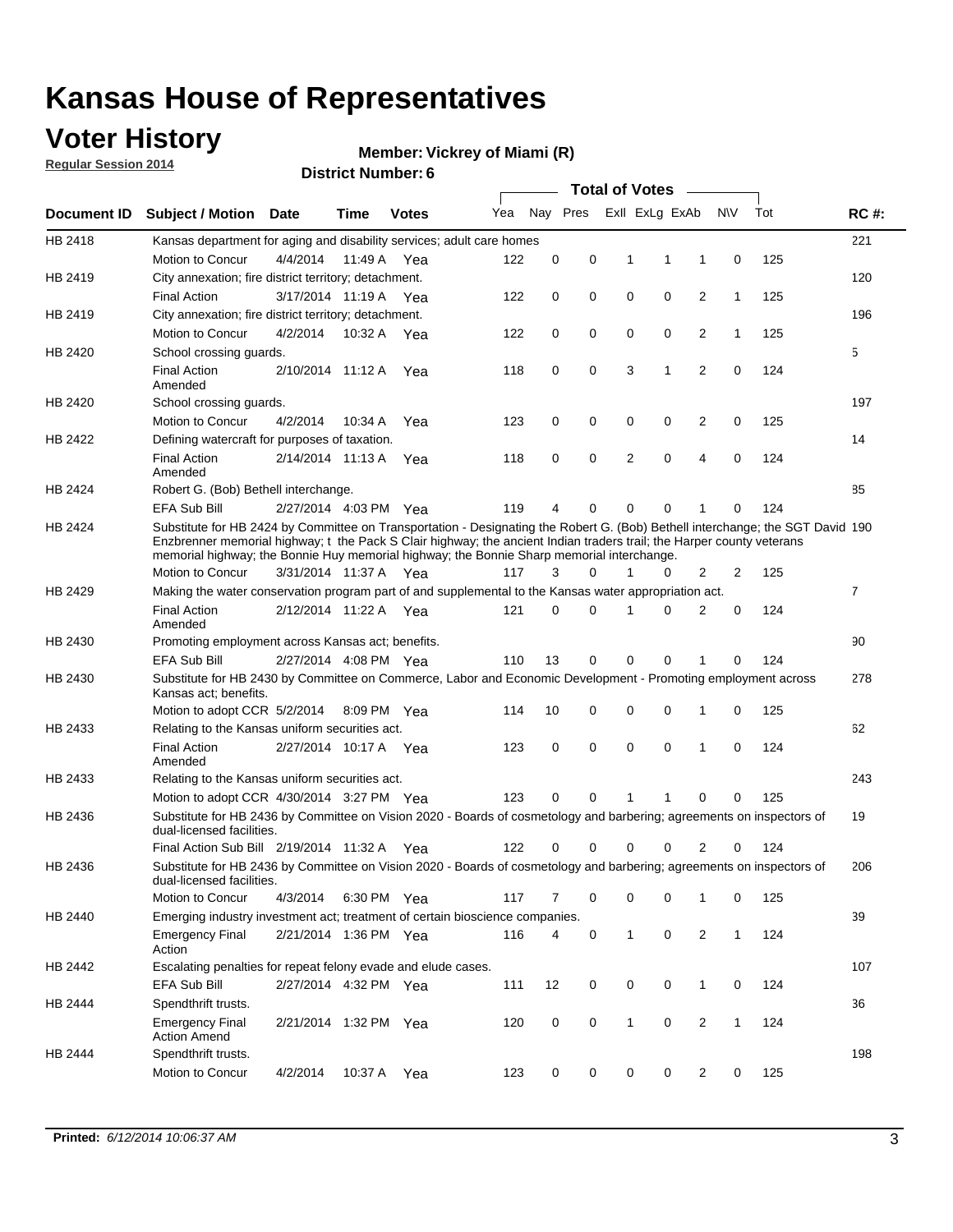# **Voter History Member: Regular Session 2014**

| דושב ווטוכסטט ושושטח |                                                                                                                                                                                                                                                                                                                                 |                       |         | <b>District Number: 6</b> |     |                |   |                       |             |                |     |     |             |
|----------------------|---------------------------------------------------------------------------------------------------------------------------------------------------------------------------------------------------------------------------------------------------------------------------------------------------------------------------------|-----------------------|---------|---------------------------|-----|----------------|---|-----------------------|-------------|----------------|-----|-----|-------------|
|                      |                                                                                                                                                                                                                                                                                                                                 |                       |         |                           |     |                |   | <b>Total of Votes</b> |             |                |     |     |             |
| Document ID          | Subject / Motion Date                                                                                                                                                                                                                                                                                                           |                       | Time    | <b>Votes</b>              | Yea | Nay Pres       |   | Exll ExLg ExAb        |             |                | N\V | Tot | <b>RC#:</b> |
| <b>HB 2445</b>       | Allowing for criminal discovery materials to be provided to defendant or defendant's counsel.                                                                                                                                                                                                                                   |                       |         |                           |     |                |   |                       |             |                |     |     | 63          |
|                      | <b>Final Action</b><br>Amended                                                                                                                                                                                                                                                                                                  | 2/27/2014 10:19 A Yea |         |                           | 123 | $\Omega$       | 0 | 0                     | 0           | 1              | 0   | 124 |             |
| HB 2446              | District courts; court trustee operations fund. judicial process; concerning sentencing dispositions, probation and postrelease<br>supervision; concerning expungement of driving under the influence and criminal refusal convictions; concerning trials,<br>conduct of jury after case is submitted.                          |                       |         |                           |     |                |   |                       |             |                |     |     | 8           |
|                      | <b>Final Action</b>                                                                                                                                                                                                                                                                                                             | 2/12/2014 11:23 A     |         | Yea                       | 121 | 0              | 0 |                       | 0           | 2              | 0   | 124 |             |
| HB 2446              | Senate Substitute for HB 2446 by Committee on Judiciary - Courts; allocating moneys from driver's license fees to judicial<br>branch nonjudicial salary adjustment fund; allowing chief justice to authorize expenditures from court trustee operations fund in<br>certain judicial districts; time limits for court decisions. |                       |         |                           |     |                |   |                       |             |                |     |     | 239         |
|                      | Motion to adopt CCR 4/30/2014 3:01 PM Yea                                                                                                                                                                                                                                                                                       |                       |         |                           | 121 | 2              | 0 | 1                     | 1           | 0              | 0   | 125 |             |
| <b>HB 2447</b>       | Real property; trespass and liability.                                                                                                                                                                                                                                                                                          |                       |         |                           |     |                |   |                       |             |                |     |     | 29          |
|                      | Final Action<br>Amended                                                                                                                                                                                                                                                                                                         | 2/21/2014 11:14 A     |         | Yea                       | 119 | 2              | 0 | $\mathbf{1}$          | 0           | $\overline{2}$ | 0   | 124 |             |
| HB 2447              | Real property; trespass and liability.                                                                                                                                                                                                                                                                                          |                       |         |                           |     |                |   |                       |             |                |     |     | 202         |
|                      | Motion to Adopt CCR 4/3/2014 6:10 PM Yea                                                                                                                                                                                                                                                                                        |                       |         |                           | 122 | 2              | 0 | 0                     | 0           | $\mathbf{1}$   | 0   | 125 |             |
| HB 2448              | Interference with judicial process.                                                                                                                                                                                                                                                                                             |                       |         |                           |     |                |   |                       |             |                |     |     | 30          |
|                      | <b>Final Action</b>                                                                                                                                                                                                                                                                                                             | 2/21/2014 11:16 A     |         | Yea                       | 121 | 0              | 0 | 1                     | $\mathbf 0$ | 2              | 0   | 124 |             |
| HB 2448              | Senate Substitute for HB 2448 by Committee on Judiciary - Updating provisions relating to the Kansas bureau of<br>investigation's DNA database; amending the crime of interference with                                                                                                                                         |                       |         |                           |     |                |   |                       |             |                |     |     | 240         |
|                      | Motion to adopt CCR 4/30/2014 3:10 PM Yea                                                                                                                                                                                                                                                                                       |                       |         |                           | 116 | $\overline{7}$ | 0 | 1                     | 1           | 0              | 0   | 125 |             |
| HB 2451              | Electric utilities; creating the electric highway fee.<br>EFA Sub Bill                                                                                                                                                                                                                                                          | 2/27/2014 4:18 PM Yea |         |                           | 64  | 59             | 0 | $\mathbf 0$           | $\mathbf 0$ | 1              | 0   | 124 | 96          |
| HB 2451              | Substitute for HB 2451 by Committee on Transportation - Increasing registration fees for electric vehicles.                                                                                                                                                                                                                     |                       |         |                           |     |                |   |                       |             |                |     |     | 207         |
|                      | Motion to Concur                                                                                                                                                                                                                                                                                                                | 4/3/2014 6:34 PM Yea  |         |                           | 94  | 30             | 0 | 0                     | $\Omega$    | 1              | 0   | 125 |             |
| HB 2452              | Substitute for HB 2452 by Committee on Transportation - Distinctive license plates; donate life, disabled veterans, rotary<br>international, Kansas horse council.                                                                                                                                                              |                       |         |                           |     |                |   |                       |             |                |     |     | 41          |
|                      | <b>EFA Sub Bill</b>                                                                                                                                                                                                                                                                                                             | 2/21/2014 1:39 PM Yea |         |                           | 120 | 0              | 0 | 1                     | 0           | $\overline{2}$ |     | 124 |             |
| HB 2452              | Substitute for HB 2452 by Committee on Transportation - Distinctive license plates; donate life, disabled veterans, rotary<br>international, Kansas horse council, motorcycles.                                                                                                                                                 |                       |         |                           |     |                |   |                       |             |                |     |     | 208         |
|                      | Motion to Concur                                                                                                                                                                                                                                                                                                                | 4/3/2014 6:37 PM Yea  |         |                           | 123 | 1              | 0 | 0                     | $\mathbf 0$ | 1              | 0   | 125 |             |
| HB 2453              | Protecting religious freedom regarding marriage.                                                                                                                                                                                                                                                                                |                       |         |                           |     |                |   |                       |             |                |     |     | 9           |
|                      | <b>Final Action</b><br>Amended                                                                                                                                                                                                                                                                                                  | 2/12/2014 11:28 A Yea |         |                           | 72  | 49             | 0 | 1                     | $\mathbf 0$ | $\overline{2}$ | 0   | 124 |             |
| HB 2455              | Property tax exemption for certain utility systems located on military installation.                                                                                                                                                                                                                                            |                       |         |                           |     |                |   |                       |             |                |     |     | 108         |
|                      | <b>Emergency Final</b><br><b>Action Amend</b>                                                                                                                                                                                                                                                                                   | 3/6/2014              | 11:23 A | Yea                       | 119 |                | 0 | 2                     | 1           | 2              | 0   | 125 |             |
| HB 2456              | Property taxation; defining commercial and industrial machinery and equipment; motor vehicles, members of military service<br>and active guard and reservists.                                                                                                                                                                  |                       |         |                           |     |                |   |                       |             |                |     |     | 49          |
|                      | <b>Final Action</b><br>Amended                                                                                                                                                                                                                                                                                                  | 2/26/2014 11:32 A Yea |         |                           | 100 | 23             | 0 | 0                     | 0           | 1              | 0   | 124 |             |
| HB 2463              | Creating civil liability for acts of terrorism; forfeiture of property related to violations of certain criminal acts.                                                                                                                                                                                                          |                       |         |                           |     |                |   |                       |             |                |     |     | 50          |
|                      | Final Action<br>Amended                                                                                                                                                                                                                                                                                                         | 2/26/2014 11:33 A Yea |         |                           | 123 | 0              | 0 | $\mathbf 0$           | $\mathbf 0$ | 1              | 0   | 124 |             |
| HB 2463              | Creating civil liability for acts of terrorism; forfeiture of property related to violations of certain criminal acts.                                                                                                                                                                                                          |                       |         |                           |     |                |   |                       |             |                |     |     | 194         |
|                      | Motion to Concur                                                                                                                                                                                                                                                                                                                | 4/1/2014              |         | 10:46 A Yea               | 123 | 0              | 0 | 1                     | 0           | 1              | 0   | 125 |             |
| HB 2464              | Allowing banks, trust companies and savings and loans to claim the expensing deduction for privilege tax filers under the<br>Kansas income tax act.                                                                                                                                                                             |                       |         |                           |     |                |   |                       |             |                |     |     | 15          |
|                      | <b>Final Action</b><br>Amended                                                                                                                                                                                                                                                                                                  | 2/14/2014 11:14 A Yea |         |                           | 118 | 0              | 0 | 2                     | 0           | 4              | 0   | 124 |             |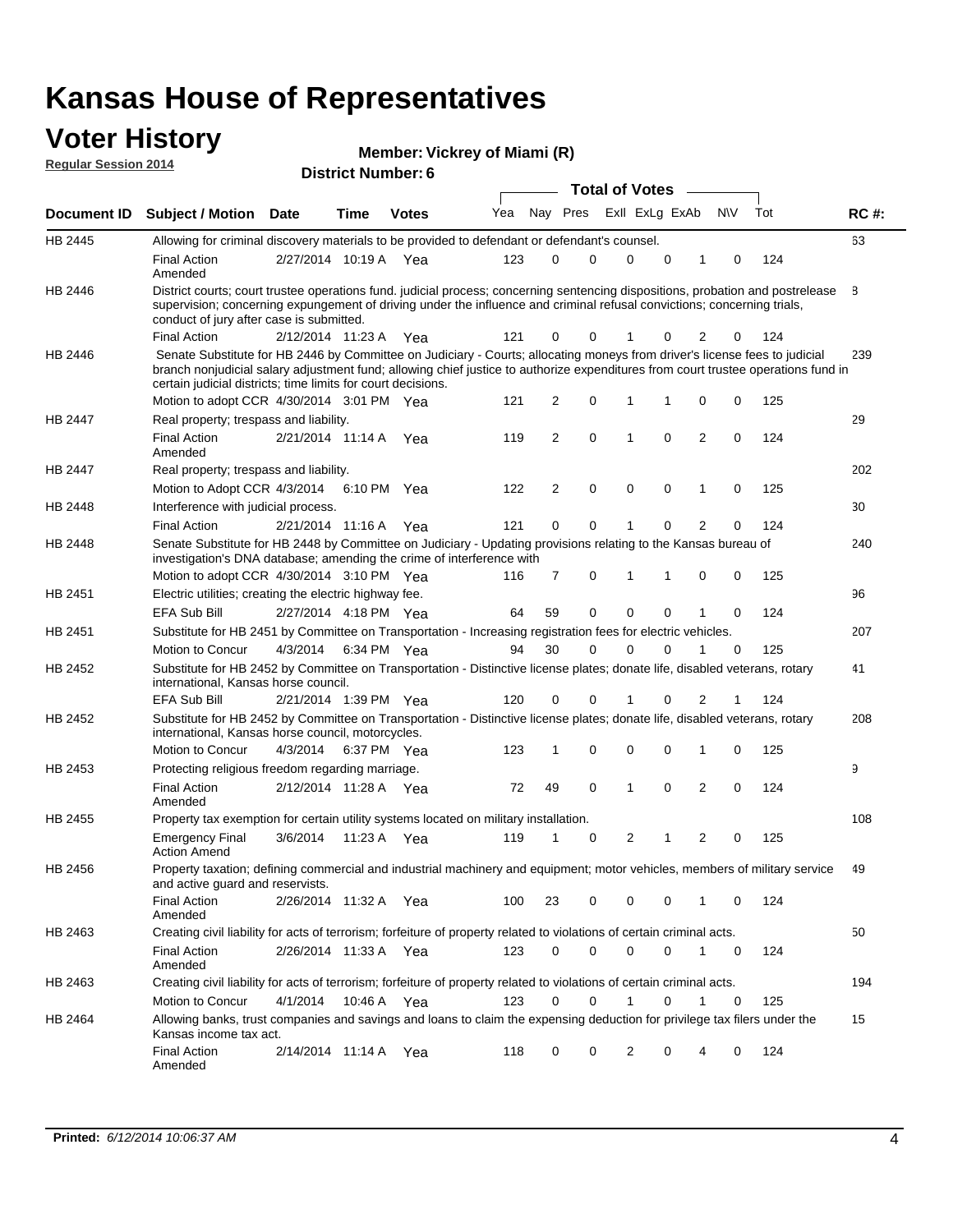### **Voter History**

**Regular Session 2014**

#### **Vickrey of Miami (R)**

|                |                                                                                                                                                                             |                       |         |              |     |                |          |                | <b>Total of Votes</b> |                |             |     |             |
|----------------|-----------------------------------------------------------------------------------------------------------------------------------------------------------------------------|-----------------------|---------|--------------|-----|----------------|----------|----------------|-----------------------|----------------|-------------|-----|-------------|
|                | Document ID Subject / Motion                                                                                                                                                | Date                  | Time    | <b>Votes</b> | Yea | Nay Pres       |          |                | Exll ExLg ExAb        |                | <b>NV</b>   | Tot | <b>RC#:</b> |
| HB 2466        | Relating to administrative procedure; judicial review.                                                                                                                      |                       |         |              |     |                |          |                |                       |                |             |     | 37          |
|                | <b>Emergency Final</b><br><b>Action Amend</b>                                                                                                                               | 2/21/2014 1:33 PM Yea |         |              | 118 | $\overline{2}$ | 0        | 1              | $\mathbf 0$           | 2              | 1           | 124 |             |
| <b>HB 2470</b> | Purchasing authority for certain insurance by the state board of regents for state educational institutions.                                                                |                       |         |              |     |                |          |                |                       |                |             |     | 16          |
|                | <b>Final Action</b>                                                                                                                                                         | 2/17/2014 11:20 A Yea |         |              | 120 | 0              | 0        | 3              | 0                     | 1              | $\mathbf 0$ | 124 |             |
| HB 2475        | Personal financial literacy program as a requirement for high school graduation.                                                                                            |                       |         |              |     |                |          |                |                       |                |             |     | 126         |
|                | <b>Final Action</b><br>Amended                                                                                                                                              | 3/19/2014 11:22 A Yea |         |              | 110 | 12             | 0        | 0              | 1                     | 2              | 0           | 125 |             |
| HB 2478        | Venue for crimes committed with an electronic device.                                                                                                                       |                       |         |              |     |                |          |                |                       |                |             |     | 51          |
|                | <b>Final Action</b>                                                                                                                                                         | 2/26/2014 11:34 A     |         | Yea          | 123 | 0              | 0        | $\Omega$       | $\mathbf 0$           | 1              | 0           | 124 |             |
| HB 2479        | Removing 2015 sunset provision from law requiring ignition interlock device after first test failure or alcohol or drug-related<br>conviction.                              |                       |         |              |     |                |          |                |                       |                |             |     | 115         |
|                | <b>Final Action</b><br>Amended                                                                                                                                              | 3/14/2014 11:14 A     |         | Yea          | 117 | 0              | 0        | $\overline{2}$ | 1                     | 4              | 1           | 125 |             |
| HB 2479        | Removing 2015 sunset provision from law requiring ignition interlock device after first test failure or alcohol or drug-related<br>conviction.                              |                       |         |              |     |                |          |                |                       |                |             |     | 210         |
|                | Motion to Concur                                                                                                                                                            | 4/3/2014              |         | 6:47 PM Yea  | 122 | $\overline{2}$ | 0        | $\mathbf 0$    | 0                     | 1              | 0           | 125 |             |
| HB 2480        | Repealing the review of TeleKansas I.                                                                                                                                       |                       |         |              |     |                |          |                |                       |                |             |     | 64          |
|                | <b>Final Action</b><br>Amended                                                                                                                                              | 2/27/2014 10:20 A     |         | Yea          | 123 | 0              | 0        | $\mathbf 0$    | $\mathbf 0$           | 1              | 0           | 124 |             |
| HB 2480        | Repealing the review of TeleKansas I.                                                                                                                                       |                       |         |              |     |                |          |                |                       |                |             |     | 250         |
|                | Motion to Concur                                                                                                                                                            | 5/1/2014              |         | 1:54 PM Yea  | 123 | 1              | 0        | 0              | 0                     | 0              | 1           | 125 |             |
| HB 2482        | Authority of state corporation commission to intervene in court proceedings.                                                                                                |                       |         |              |     |                |          |                |                       |                |             |     | 65          |
|                | <b>Final Action</b><br>Amended                                                                                                                                              | 2/27/2014 10:21 A     |         | Yea          | 121 | 2              | 0        | 0              | 0                     | 1              | 0           | 124 |             |
| HB 2482        | Senate Substitute for HB 2482 by Committee on Utilities - Creating the energy efficiency investment act.                                                                    |                       |         |              |     |                |          |                |                       |                |             |     | 211         |
|                | Motion to Concur                                                                                                                                                            | 4/3/2014 7:02 PM Yea  |         |              | 99  | 25             | $\Omega$ | $\Omega$       | $\mathbf 0$           | 1              | 0           | 125 |             |
| HB 2487        | Construction of electric transmission lines and certificates of public convenience and necessity.                                                                           |                       |         |              |     |                |          |                |                       |                |             |     | 66          |
|                | <b>Final Action</b><br>Amended                                                                                                                                              | 2/27/2014 10:22 A     |         | Yea          | 113 | 10             | 0        | 0              | 0                     | 1              | 0           | 124 |             |
| HB 2487        | Relating to the powers and duties of the state corporation commission; construction of electric transmission lines and<br>certificates of public convenience and necessity. |                       |         |              |     |                |          |                |                       |                |             |     | 254         |
|                | Sub motion to concur 5/1/2014                                                                                                                                               |                       |         | 4:36 PM Yea  | 117 | 8              | 0        | 0              | 0                     | 0              | 0           | 125 |             |
| HB 2488        | Kansas electric transmission authority and the purpose and composition of the authority.                                                                                    |                       |         |              |     |                |          |                |                       |                |             |     | 10          |
|                | <b>Final Action</b><br>Amended                                                                                                                                              | 2/12/2014 11:30 A     |         | Yea          | 108 | 13             | 0        | 1              | 0                     | 2              | 0           | 124 |             |
| <b>HB 2488</b> | Kansas electric transmission authority and the purpose and composition of the authority.                                                                                    |                       |         |              |     |                |          |                |                       |                |             |     | 158         |
|                | Motion to Concur                                                                                                                                                            | 3/25/2014 10:43 A     |         | Yea          | 107 | 15             | 0        | $\mathbf 1$    | 0                     | 2              | 0           | 125 |             |
| HB 2489        | Legislative review of exceptions to disclosure of public records.                                                                                                           |                       |         |              |     |                |          |                |                       |                |             |     | 67          |
|                | <b>Final Action</b><br>Amended                                                                                                                                              | 2/27/2014 10:23 A Yea |         |              | 122 | $\mathbf{1}$   | 0        | 0              | 0                     | 1              | 0           | 124 |             |
| HB 2490        | Criminal procedure; conduct of jury after case is submitted.                                                                                                                |                       |         |              |     |                |          |                |                       |                |             |     | 31          |
|                | <b>Final Action</b><br>Amended                                                                                                                                              | 2/21/2014 11:17 A Yea |         |              | 121 | 0              | 0        | $\mathbf{1}$   | 0                     | 2              | $\mathbf 0$ | 124 |             |
| HB 2490        | Capital murder; attempt; murder in the first degree; sentencing.                                                                                                            |                       |         |              |     |                |          |                |                       |                |             |     | 241         |
|                | Motion to adopt CCR 4/30/2014 3:16 PM Yea                                                                                                                                   |                       |         |              | 123 | 0              | 0        | 1              | 1                     | 0              | 0           | 125 |             |
| HB 2491        | Kansas tort claims act; attorney may appear in small claims action.                                                                                                         |                       |         |              |     |                |          |                |                       |                |             |     | 20          |
|                | <b>Final Action</b><br>Amended                                                                                                                                              | 2/19/2014 11:34 A Yea |         |              | 120 | 2              | 0        | 0              | 0                     | $\overline{2}$ | 0           | 124 |             |
| HB 2491        | Kansas tort claims act; attorney may appear in small claims action.                                                                                                         |                       |         |              |     |                |          |                |                       |                |             |     | 199         |
|                | Motion to Concur                                                                                                                                                            | 4/2/2014              | 10:40 A | Yea          | 121 | 2              | 0        | 0              | 0                     | $\overline{2}$ | 0           | 125 |             |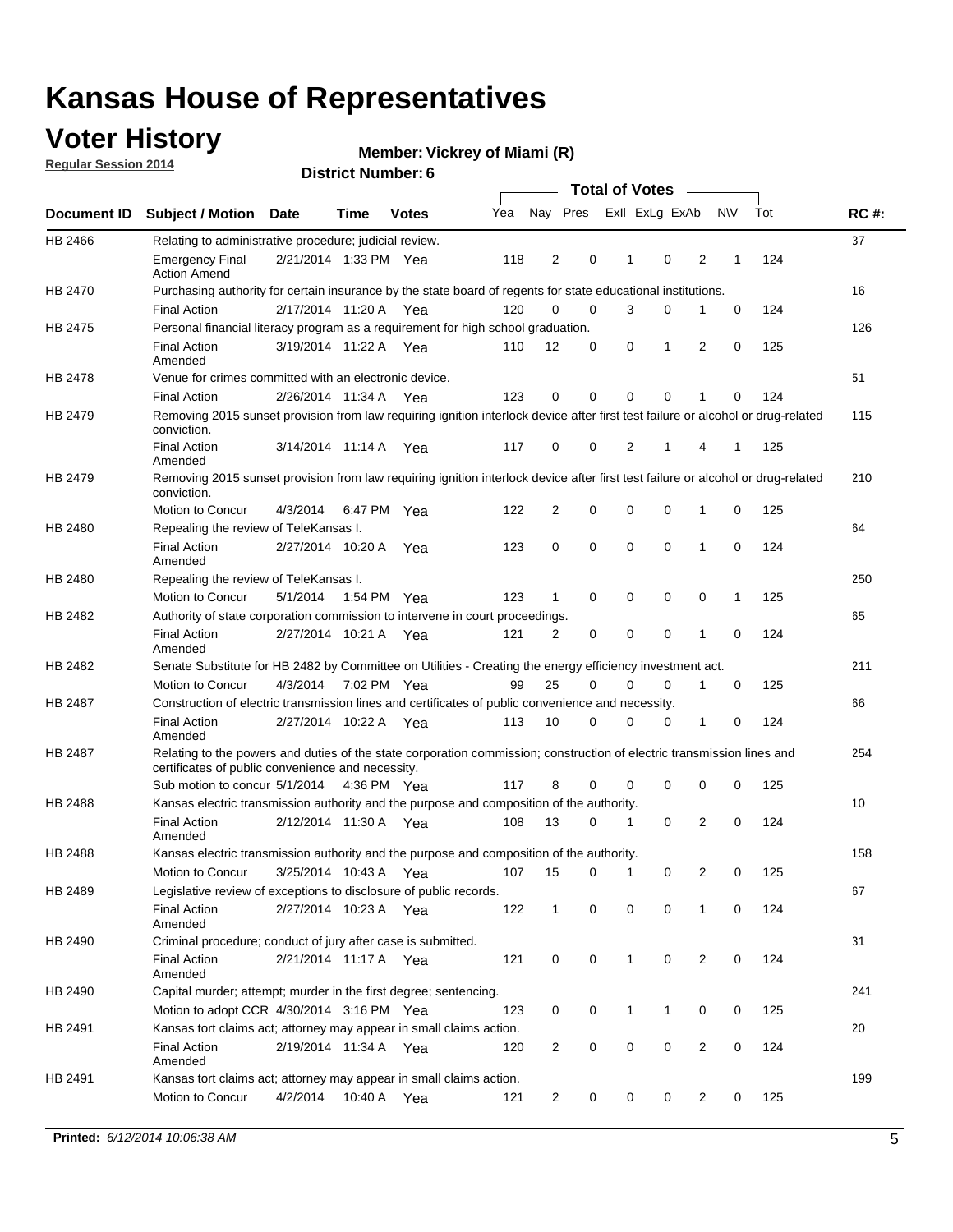### **Voter History**

**Regular Session 2014**

#### **Vickrey of Miami (R)**

|         |                                                                                                                                                                                                                                                        |                       |             |              |     |             |             | <b>Total of Votes</b> |             |              |              |     |             |
|---------|--------------------------------------------------------------------------------------------------------------------------------------------------------------------------------------------------------------------------------------------------------|-----------------------|-------------|--------------|-----|-------------|-------------|-----------------------|-------------|--------------|--------------|-----|-------------|
|         | Document ID Subject / Motion Date                                                                                                                                                                                                                      |                       | Time        | <b>Votes</b> | Yea | Nay Pres    |             | Exll ExLg ExAb        |             |              | <b>NV</b>    | Tot | <b>RC#:</b> |
| HB 2493 | Relating to surety regulation, appearance bonds and unlawful sexual relations.                                                                                                                                                                         |                       |             |              |     |             |             |                       |             |              |              |     | 23          |
|         | <b>Final Action</b><br>Amended                                                                                                                                                                                                                         | 2/20/2014 11:14 A     |             | Nav          | 113 | 10          | 0           | 0                     | $\mathbf 0$ | $\mathbf 0$  | 1            | 124 |             |
| HB 2495 | Concerning sentencing dispositions, probation and postrelease supervision.                                                                                                                                                                             |                       |             |              |     |             |             |                       |             |              |              |     | 24          |
|         | Final Action<br>Amended                                                                                                                                                                                                                                | 2/20/2014 11:17 A Yea |             |              | 122 | 1           | 0           | 0                     | $\mathbf 0$ | 0            |              | 124 |             |
| HB 2501 | Human trafficking and related crimes; penalties for buying sexual relations; records and reporting by courts; staff secure facility 25<br>requirements.                                                                                                |                       |             |              |     |             |             |                       |             |              |              |     |             |
|         | <b>Final Action</b><br>Amended                                                                                                                                                                                                                         | 2/20/2014 11:18 A Yea |             |              | 123 | $\Omega$    | 0           | $\Omega$              | $\mathbf 0$ | $\Omega$     | 1            | 124 |             |
| HB 2502 | Allowing victim notification on status change of person confined.                                                                                                                                                                                      |                       |             |              |     |             |             |                       |             |              |              |     | 26          |
|         | Final Action                                                                                                                                                                                                                                           | 2/20/2014 11:20 A Yea |             |              | 123 | $\Omega$    | 0           | 0                     | 0           | $\Omega$     |              | 124 |             |
| HB 2503 | Substitute for HB 2503 by Committee on Federal and State Affairs -- Carrying of concealed handguns by law enforcement<br>officers.                                                                                                                     |                       |             |              |     |             |             |                       |             |              |              |     | 230         |
|         | Final Action Sub Bill 4/5/2014                                                                                                                                                                                                                         |                       | 10:22 A     | Yea          | 119 | 1           | 0           | $\Omega$              | $\mathbf 0$ | 4            |              | 125 |             |
| HB 2504 | Repealing outdated provisions relating to the purchase of certain real estate by the department of corrections.                                                                                                                                        |                       |             |              |     |             |             |                       |             |              |              |     | 18          |
|         | <b>Final Action</b>                                                                                                                                                                                                                                    | 2/19/2014 11:31 A Yea |             |              | 122 | $\Omega$    | $\Omega$    | 0                     | $\Omega$    | 2            | 0            | 124 |             |
| HB 2506 | Repealing K.S.A. 72-60b03, the effective date of the midwestern higher education compact act.                                                                                                                                                          |                       |             |              |     |             |             |                       |             |              |              |     | 52          |
|         | <b>Final Action</b>                                                                                                                                                                                                                                    | 2/26/2014 11:35 A Yea |             |              | 122 | 1           | $\Omega$    | $\Omega$              | 0           | 1            | 0            | 124 |             |
| HB 2506 | Senate Substitute for HB 2506 by Committee on Ways and Means - Education; appropriations for FY 2014 and FY 2015 for<br>various state agencies; amendments concerning postsecondary education; amendments to provisions relating to school<br>finance. |                       |             |              |     |             |             |                       |             |              |              |     | 238         |
|         | Motion to Adopt CCR 4/6/2014                                                                                                                                                                                                                           |                       | 9:45 PM Yea |              | 63  | 57          | 0           | $\mathbf 0$           | 0           | 4            | 1            | 125 |             |
| HB 2509 | Emergency medical services amendments.                                                                                                                                                                                                                 |                       |             |              |     |             |             |                       |             |              |              |     | 101         |
|         | Emergency Final<br><b>Action Amend</b>                                                                                                                                                                                                                 | 2/27/2014 4:24 PM Yea |             |              | 123 | $\mathbf 0$ | $\mathbf 0$ | $\mathbf 0$           | $\mathbf 0$ | 1            | 0            | 124 |             |
| HB 2510 | Pharmacists and pharmacies; pharmacy technicians; registration and grounds for denial of registration.                                                                                                                                                 |                       |             |              |     |             |             |                       |             |              |              |     | 84          |
|         | <b>Emergency Final</b><br>Action                                                                                                                                                                                                                       | 2/27/2014 4:01 PM Yea |             |              | 71  | 52          | 0           | $\Omega$              | $\Omega$    | 1            | $\Omega$     | 124 |             |
| HB 2511 | Liability for property tax on personal property; sale or abandonment of personal property.                                                                                                                                                             |                       |             |              |     |             |             |                       |             |              |              |     | 27          |
|         | <b>Final Action</b>                                                                                                                                                                                                                                    | 2/20/2014 11:21 A Yea |             |              | 123 | $\Omega$    | $\Omega$    | $\Omega$              | $\mathbf 0$ | 1            | 0            | 124 |             |
| HB 2514 | Exemption for Federal Home Loan Bank in certain insolvency proceedings involving insurance companies.                                                                                                                                                  |                       |             |              |     |             |             |                       |             |              |              |     | 2           |
|         | <b>Final Action</b>                                                                                                                                                                                                                                    | 2/10/2014 11:08 A Yea |             |              | 118 | $\Omega$    | 0           | 3                     | 1           | 2            | $\mathbf 0$  | 124 |             |
| HB 2515 | Insurance; confidentiality of work papers from analysis of analysis of financial regulation or market regulation of insurance<br>company or affiliates.                                                                                                |                       |             |              |     |             |             |                       |             |              |              |     | 82          |
|         | <b>Emergency Final</b><br>Action                                                                                                                                                                                                                       | 2/27/2014 3:58 PM Yea |             |              | 123 | 0           | 0           | $\mathbf 0$           | 0           | 1            | 0            | 124 |             |
| HB 2515 | Updating statutory references and making corresponding changes due to Executive Reorganization Order No. 41.                                                                                                                                           |                       |             |              |     |             |             |                       |             |              |              |     | 269         |
|         | Motion to Adopt CCR 5/2/2014 3:31 PM Yea                                                                                                                                                                                                               |                       |             |              | 118 | 4           | 0           | 0                     | 1           | $\mathbf{1}$ | $\mathbf{1}$ | 125 |             |
| HB 2516 | Amendments relating to health care provider liability insurance and to companies organized to provide such insurance.                                                                                                                                  |                       |             |              |     |             |             |                       |             |              |              |     | 3           |
|         | <b>Final Action</b><br>Amended                                                                                                                                                                                                                         | 2/10/2014 11:10 A Yea |             |              | 118 | 0           | 0           | 3                     | 1           | 2            | 0            | 124 |             |
| HB 2516 | Amendments relating to health care provider liability insurance and to companies organized to provide such insurance.                                                                                                                                  |                       |             |              |     |             |             |                       |             |              |              |     | 191         |
|         | Motion to Concur                                                                                                                                                                                                                                       | 3/31/2014 11:40 A Yea |             |              | 121 | 0           | 0           | 1                     | 0           | 2            | 1            | 125 |             |
| HB 2518 | Relating to ballot language statements.                                                                                                                                                                                                                |                       |             |              |     |             |             |                       |             |              |              |     | 40          |
|         | Emergency Final<br><b>Action Amend</b>                                                                                                                                                                                                                 | 2/21/2014 1:37 PM Yea |             |              | 116 | 4           | 0           | 1                     | 0           | 2            | 1            | 124 |             |
| HB 2525 | Kansas money transmitter act concerning change of controlling interest and notification.                                                                                                                                                               |                       |             |              |     |             |             |                       |             |              |              |     | 32          |
|         | <b>Final Action</b>                                                                                                                                                                                                                                    | 2/21/2014 11:18 A Yea |             |              | 105 | 16          | 0           | 1                     | 0           | 2            | 0            | 124 |             |
| HB 2525 | Kansas money transmitter act concerning change of controlling interest and notification.<br>Motion to Concur                                                                                                                                           | 5/1/2014              |             | 1:59 PM Yea  | 112 | 13          | 0           | 0                     | 0           | 0            | 0            | 125 | 252         |
|         |                                                                                                                                                                                                                                                        |                       |             |              |     |             |             |                       |             |              |              |     |             |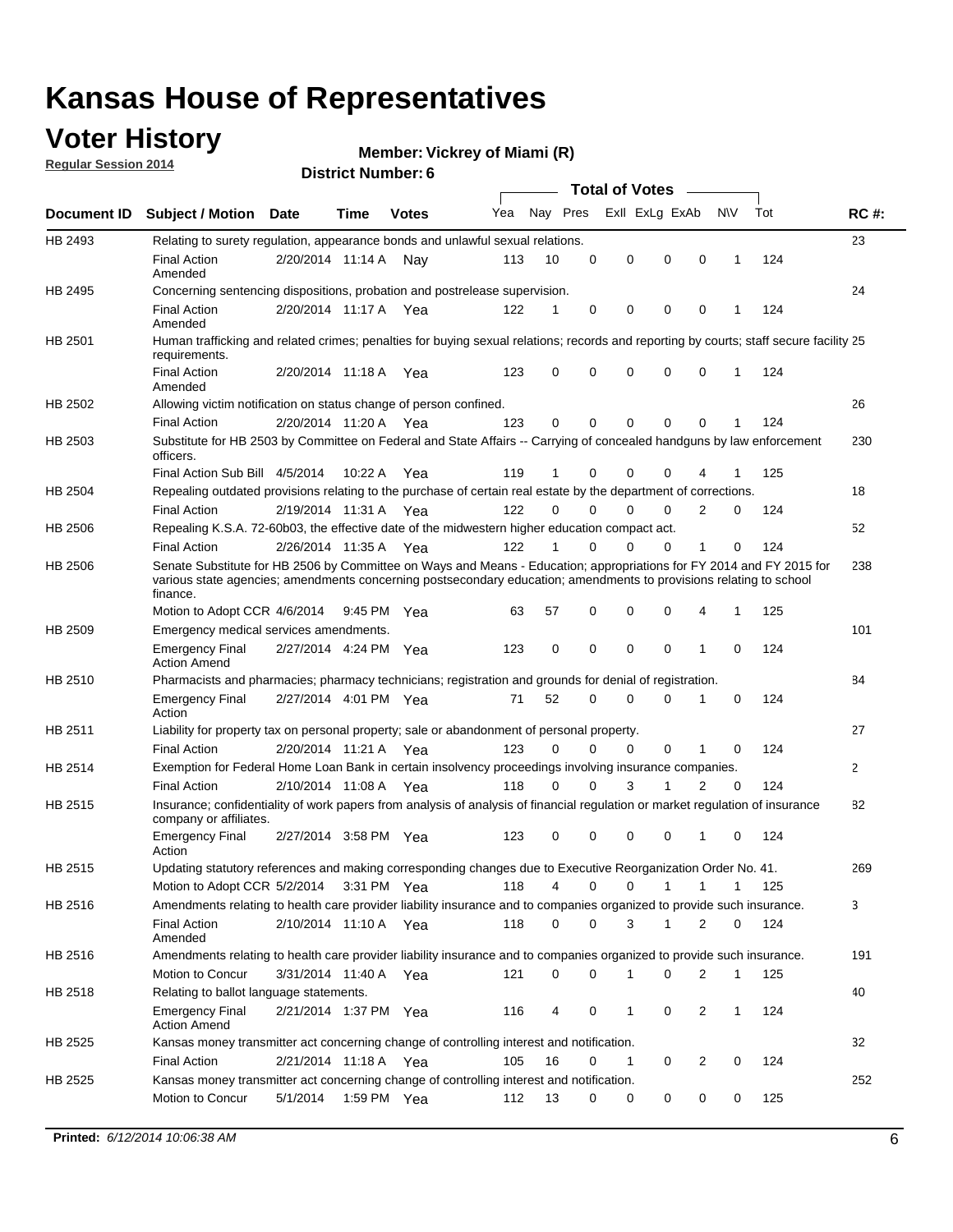#### **Voter History Regular Session 2014**

**Vickrey of Miami (R)**

|                |                                                                                                                                                                                                                                                                                                                                           |                       | <b>DISTRICT MAILINGLE</b> |              |     |    |          | <b>Total of Votes</b> |              |                |                |   |     |             |
|----------------|-------------------------------------------------------------------------------------------------------------------------------------------------------------------------------------------------------------------------------------------------------------------------------------------------------------------------------------------|-----------------------|---------------------------|--------------|-----|----|----------|-----------------------|--------------|----------------|----------------|---|-----|-------------|
| Document ID    | <b>Subject / Motion</b>                                                                                                                                                                                                                                                                                                                   | <b>Date</b>           | Time                      | <b>Votes</b> | Yea |    | Nay Pres |                       |              | Exll ExLg ExAb | <b>NV</b>      |   | Tot | <b>RC#:</b> |
| HB 2533        | Changing interest credit amounts, member distributions upon termination or death and retirement annuities under the KPERS 42<br>Act of 2015.                                                                                                                                                                                              |                       |                           |              |     |    |          |                       |              |                |                |   |     |             |
|                | <b>Emergency Final</b><br><b>Action Amend</b>                                                                                                                                                                                                                                                                                             | 2/21/2014 1:40 PM Yea |                           |              | 94  | 26 | 0        |                       | 1            | 0              | 2              | 1 | 124 |             |
| HB 2537        | Eliminating font size and type requirement for disclosure statements contained in insurance contracts and explanatory<br>materials printed in any language other than English.                                                                                                                                                            |                       |                           |              |     |    |          |                       |              |                |                |   |     | 81          |
|                | <b>Emergency Final</b><br>Action                                                                                                                                                                                                                                                                                                          | 2/27/2014 3:56 PM Yea |                           |              | 119 | 4  | 0        |                       | $\mathbf 0$  | 0              | 1              | 0 | 124 |             |
| HB 2537        | Insurance; eliminating font and type requirements for certain non-English insurance documents; confidentiality of certain<br>documents; continuation of health insurance for spouse and children of certain emergency personnel and employees of the<br>department of corrections; purchase of certain insurance by the state fair board. |                       |                           |              |     |    |          |                       |              |                |                |   |     | 249         |
|                | Motion to adopt CCR 4/30/2014 3:58 PM Yea                                                                                                                                                                                                                                                                                                 |                       |                           |              | 122 | 0  | 0        |                       | 1            | 1              | 0              | 1 | 125 |             |
| HB 2538        | Giving landowner right of first refusal for antlers of deer illegally shot on landowner's property.                                                                                                                                                                                                                                       |                       |                           |              |     |    |          |                       |              |                |                |   |     | 102         |
|                | <b>Emergency Final</b><br>Action Amend                                                                                                                                                                                                                                                                                                    | 2/27/2014 4:26 PM Yea |                           |              | 106 | 17 | 0        |                       | $\mathbf 0$  | 0              | 1              | 0 | 124 |             |
| HB 2541        | Substitute for HB2541 by Committee on Local Government—plastic bottles and containers; labeling; solid waste landfill<br>restrictions.                                                                                                                                                                                                    |                       |                           |              |     |    |          |                       |              |                |                |   |     | 121         |
|                | Final Action Sub Bill 3/17/2014 11:21 A Yea                                                                                                                                                                                                                                                                                               |                       |                           |              | 102 | 21 | 0        |                       | $\mathbf 0$  | 0              | 2              | 0 | 125 |             |
| HB 2542        | Property tax exemption for amateur-built aircraft.                                                                                                                                                                                                                                                                                        |                       |                           |              |     |    |          |                       |              |                |                |   |     | 112         |
|                | <b>Final Action</b><br>Amended                                                                                                                                                                                                                                                                                                            | 3/13/2014 11:22 A Yea |                           |              | 116 | 4  | 0        |                       | $\mathbf{1}$ | 1              | 2              | 1 | 125 |             |
| HB 2544        | Authorizing postsecondary educational institutions to enter into the state authorization reciprocity agreement to provide<br>distance education.                                                                                                                                                                                          |                       |                           |              |     |    |          |                       |              |                |                |   |     | 17          |
|                | <b>Final Action</b>                                                                                                                                                                                                                                                                                                                       | 2/17/2014 11:21 A Yea |                           |              | 120 | 0  | 0        |                       | 3            | 0              | 1              | 0 | 124 |             |
| HB 2545        | Extending sunset date on certain agriculture fees from July 1, 2015, to July 1, 2019.<br>Final Action                                                                                                                                                                                                                                     | 2/27/2014 10:25 A Yea |                           |              | 99  | 24 | 0        |                       | $\mathbf 0$  | $\Omega$       | 1              | 0 | 124 | 68          |
| HB 2547        | Amended<br>Changing the map copy requirement in mining permit application.                                                                                                                                                                                                                                                                |                       |                           |              |     |    |          |                       |              |                |                |   |     | 53          |
|                | <b>Final Action</b>                                                                                                                                                                                                                                                                                                                       | 2/26/2014 11:36 A     |                           | Yea          | 123 | 0  | 0        |                       | 0            | 0              | 1              | 0 | 124 |             |
| HB 2548        | Creating the water program management fund and transferring the air quality fee fund.                                                                                                                                                                                                                                                     |                       |                           |              |     |    |          |                       |              |                |                |   |     | 46          |
|                | <b>Emergency Final</b><br>Action                                                                                                                                                                                                                                                                                                          | 2/21/2014 1:46 PM Yea |                           |              | 119 | 1  | 0        |                       | 1            | $\mathbf 0$    | 2              | 1 | 124 |             |
| HB 2549        | Allowing burial of hazardous waste on-site.                                                                                                                                                                                                                                                                                               |                       |                           |              |     |    |          |                       |              |                |                |   |     | 54          |
|                | <b>Final Action</b>                                                                                                                                                                                                                                                                                                                       | 2/26/2014 11:38 A     |                           | Yea          | 123 | 0  | 0        |                       | $\mathbf 0$  | 0              | 1              | 0 | 124 |             |
| HB 2550        | Repeal of the atmospheric mercury deposition monitoring network.                                                                                                                                                                                                                                                                          |                       |                           |              |     |    |          |                       |              |                |                |   |     | 33          |
|                | <b>Final Action</b>                                                                                                                                                                                                                                                                                                                       | 2/21/2014 11:20 A     |                           | Yea          | 92  | 29 | 0        |                       | 1            | 0              | 2              | 0 | 124 |             |
| HB 2551        | Repealing regulation of PCB disposal facilities.                                                                                                                                                                                                                                                                                          |                       |                           |              |     |    |          |                       |              |                |                |   |     | 47          |
|                | Emergency Final<br>Action Amend                                                                                                                                                                                                                                                                                                           | 2/21/2014 1:47 PM Yea |                           |              | 100 | 20 | 0        |                       | 1            | 0              | 2              | 1 | 124 |             |
| HB 2551        | Repealing the regulation of PCB disposal facilities; making changes to the atmospheric mercury deposition monitoring network 271<br>and the disposal of plastic bottles, containers and solid waste.                                                                                                                                      |                       |                           |              |     |    |          |                       |              |                |                |   |     |             |
|                | Motion to Adopt CCR 5/2/2014 3:45 PM Yea                                                                                                                                                                                                                                                                                                  |                       |                           |              | 105 | 17 | 0        |                       | $\mathbf 0$  | 1              | 1              | 1 | 125 |             |
| <b>HB 2552</b> | Managed care organizations, prompt payment.                                                                                                                                                                                                                                                                                               |                       |                           |              |     |    |          |                       |              |                |                |   |     | 69          |
|                | Final Action<br>Amended                                                                                                                                                                                                                                                                                                                   | 2/27/2014 10:26 A Yea |                           |              | 123 | 0  | 0        |                       | 0            | 0              | 1              | 0 | 124 |             |
| HB 2552        | Kansas medical assistance program; managed care organizations; consent for expansion of certain medicaid services.                                                                                                                                                                                                                        |                       |                           |              |     |    |          |                       |              |                |                |   |     | 225         |
|                | Motion to Concur                                                                                                                                                                                                                                                                                                                          | 4/4/2014              | 6:13 PM Yea               |              | 68  | 54 | 0        |                       | $\mathbf 0$  | 1              | $\overline{2}$ | 0 | 125 |             |
| HB 2553        | Health care compact.                                                                                                                                                                                                                                                                                                                      |                       |                           |              |     |    |          |                       |              |                |                |   |     | 141         |
|                | <b>Final Action</b>                                                                                                                                                                                                                                                                                                                       | 3/24/2014 10:15 A Yea |                           |              | 74  | 48 | 0        |                       | 0            | 0              | 3              | 0 | 125 |             |
| HB 2555        | Release of information in support of arrest warrants and search warrants.                                                                                                                                                                                                                                                                 |                       |                           |              |     |    |          |                       |              |                |                |   |     | 86          |
|                | Emergency Final<br><b>Action Amend</b>                                                                                                                                                                                                                                                                                                    | 2/27/2014 4:04 PM Yea |                           |              | 113 | 10 | 0        |                       | 0            | 0              | $\mathbf{1}$   | 0 | 124 |             |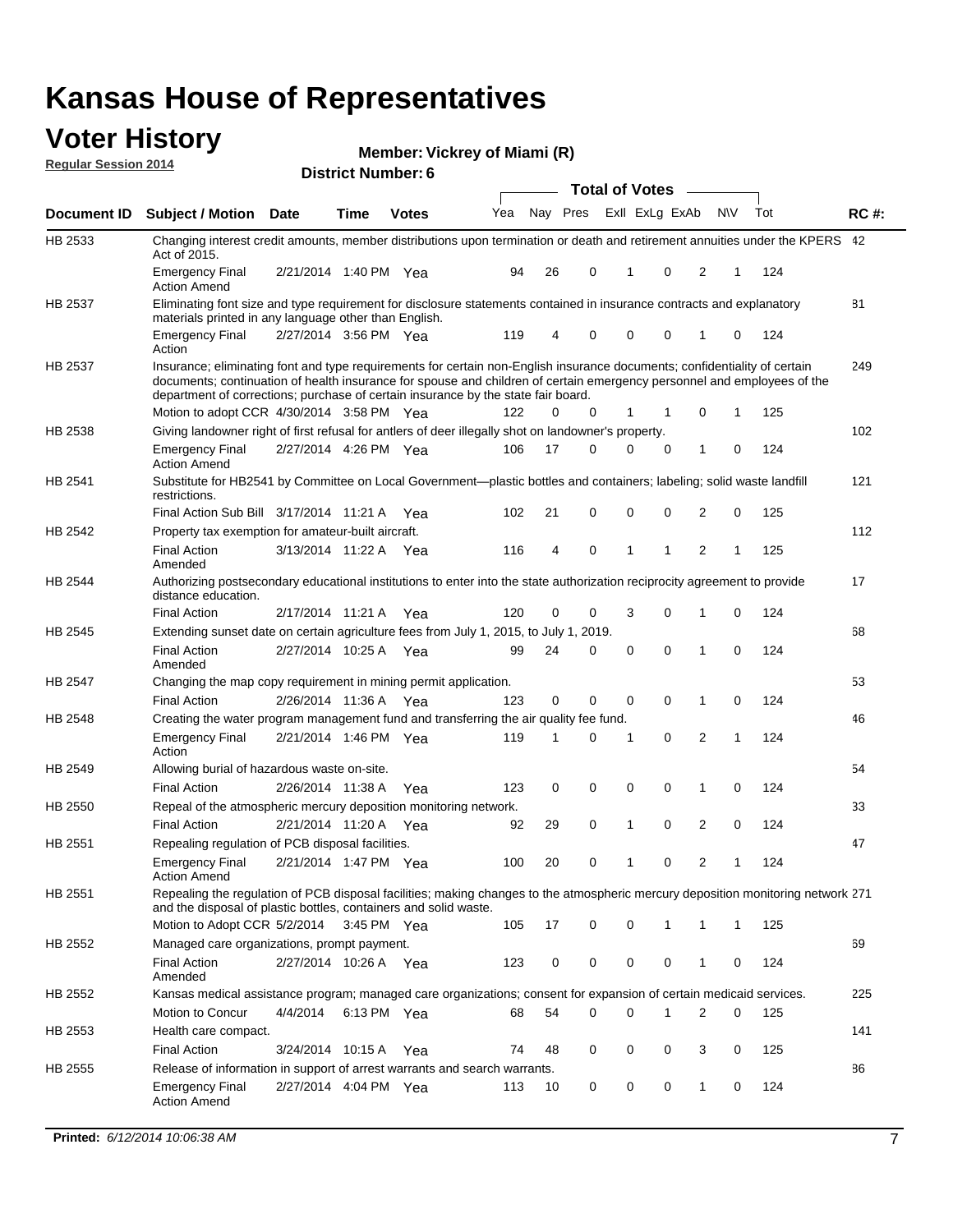### **Voter History**

**Regular Session 2014**

#### **Vickrey of Miami (R)**

|                |                                                                                                                                                                                                                                                                                                                                                           |                       |         |              |     |          |   | <b>Total of Votes</b> |             |             |             |     |             |
|----------------|-----------------------------------------------------------------------------------------------------------------------------------------------------------------------------------------------------------------------------------------------------------------------------------------------------------------------------------------------------------|-----------------------|---------|--------------|-----|----------|---|-----------------------|-------------|-------------|-------------|-----|-------------|
|                | Document ID Subject / Motion Date                                                                                                                                                                                                                                                                                                                         |                       | Time    | <b>Votes</b> | Yea | Nay Pres |   | Exll ExLg ExAb        |             |             | <b>NV</b>   | Tot | <b>RC#:</b> |
| <b>HB 2557</b> | Changing penalties for certain taxpayers who file incorrect returns under Kansas income tax act.                                                                                                                                                                                                                                                          |                       |         |              |     |          |   |                       |             |             |             |     | 21          |
|                | <b>Final Action</b><br>Amended                                                                                                                                                                                                                                                                                                                            | 2/19/2014 11:35 A     |         | Yea          | 122 | 0        | 0 | 0                     | 0           | 2           | $\mathbf 0$ | 124 |             |
| HB 2561        | Licensure of pharmacists and registration of pharmacy interns by board of pharmacy.                                                                                                                                                                                                                                                                       |                       |         |              |     |          |   |                       |             |             |             |     | 55          |
|                | <b>Final Action</b>                                                                                                                                                                                                                                                                                                                                       | 2/26/2014 11:39 A Yea |         |              | 105 | 18       | 0 | 0                     | 0           | 1           | 0           | 124 |             |
| HB 2564        | Requiring 60-day wait before re-employment for retirement benefit eligibility.                                                                                                                                                                                                                                                                            |                       |         |              |     |          |   |                       |             |             |             |     | 43          |
|                | <b>Emergency Final</b><br>Action                                                                                                                                                                                                                                                                                                                          | 2/21/2014 1:41 PM Yea |         |              | 120 | 0        | 0 | 1                     | 0           | 2           | 1           | 124 |             |
| HB 2566        | Requiring court fee for forensic audio and video examination services.                                                                                                                                                                                                                                                                                    |                       |         |              |     |          |   |                       |             |             |             |     | 93          |
|                | <b>Emergency Final</b><br>Action                                                                                                                                                                                                                                                                                                                          | 2/27/2014 4:12 PM Yea |         |              | 123 | 0        | 0 | 0                     | $\mathbf 0$ | $\mathbf 1$ | 0           | 124 |             |
| HB 2568        | Domestic relations; Kansas family law code; child support guidelines.                                                                                                                                                                                                                                                                                     |                       |         |              |     |          |   |                       |             |             |             |     | 70          |
|                | <b>Final Action</b><br>Amended                                                                                                                                                                                                                                                                                                                            | 2/27/2014 10:27 A     |         | Yea          | 123 | 0        | 0 | 0                     | $\mathbf 0$ | 1           | 0           | 124 |             |
| HB 2568        | Domestic relations; Kansas family law code; child support guidelines.                                                                                                                                                                                                                                                                                     |                       |         |              |     |          |   |                       |             |             |             |     | 268         |
|                | Motion to adopt CCR 5/2/2014                                                                                                                                                                                                                                                                                                                              |                       |         | 3:28 PM Yea  | 123 | 0        | 0 | 0                     | 1           | 1           | $\mathbf 0$ | 125 |             |
| HB 2576        | Employment security law; creation of "new employer rate."                                                                                                                                                                                                                                                                                                 |                       |         |              |     |          |   |                       |             |             |             |     | 71          |
|                | <b>Final Action</b><br>Amended                                                                                                                                                                                                                                                                                                                            | 2/27/2014 10:28 A Yea |         |              | 123 | 0        | 0 | 0                     | 0           | 1           | 0           | 124 |             |
| HB 2576        | Employment security law; creation of "new employer rate."                                                                                                                                                                                                                                                                                                 |                       |         |              |     |          |   |                       |             |             |             |     | 159         |
|                | Motion to Concur                                                                                                                                                                                                                                                                                                                                          | 3/25/2014 10:47 A     |         | Yea          | 122 | 0        | 0 | 1                     | 0           | 2           | 0           | 125 |             |
| HB 2577        | Allowing parents to remain anonymous when surrendering an infant under the newborn protection act.                                                                                                                                                                                                                                                        |                       |         |              |     |          |   |                       |             |             |             |     | 56          |
|                | <b>Final Action</b><br>Amended                                                                                                                                                                                                                                                                                                                            | 2/26/2014 11:41 A Yea |         |              | 123 | $\Omega$ | 0 | 0                     | $\Omega$    | 1           | 0           | 124 |             |
| HB 2577        | Allowing parents to remain anonymous when surrendering an infant under the newborn protection act.                                                                                                                                                                                                                                                        |                       |         |              |     |          |   |                       |             |             |             |     | 220         |
|                | Motion to Concur                                                                                                                                                                                                                                                                                                                                          | 4/4/2014              | 11:45 A | Yea          | 121 | $\Omega$ | 0 | 1                     | 1           | 1           | 1           | 125 |             |
| HB 2578        | Certification by chief law enforcement officer for transfer of a firearm when required by federal law.                                                                                                                                                                                                                                                    |                       |         |              |     |          |   |                       |             |             |             |     | 122         |
|                | <b>Final Action</b><br>Amended                                                                                                                                                                                                                                                                                                                            | 3/17/2014 11:22 A     |         | Yea          | 123 | $\Omega$ | 0 | 0                     | 0           | 2           | 0           | 125 |             |
| HB 2578        | Regulating the possession of weapons.                                                                                                                                                                                                                                                                                                                     |                       |         |              |     |          |   |                       |             |             |             |     | 235         |
|                | Motion to Adopt CCR 4/5/2014 4:40 PM Yea                                                                                                                                                                                                                                                                                                                  |                       |         |              | 102 | 19       | 0 | 0                     | 0           | 4           | 0           | 125 |             |
| HB 2580        | Specifying the duties of the state fire marshal relating to regional emergency response teams for hazardous materials and<br>search and rescue incidents.                                                                                                                                                                                                 |                       |         |              |     |          |   |                       |             |             |             |     | 72          |
|                | <b>Final Action</b><br>Amended                                                                                                                                                                                                                                                                                                                            | 2/27/2014 10:29 A     |         | Yea          | 113 | 10       | 0 | 0                     | $\mathbf 0$ | 1           | 0           | 124 |             |
| HB 2580        | Kansas Real Estate Appraisal Board; licensee fingerprinting and criminal background checks.                                                                                                                                                                                                                                                               |                       |         |              |     |          |   |                       |             |             |             |     | 272         |
|                | Motion to adopt CCR 5/2/2014                                                                                                                                                                                                                                                                                                                              |                       |         | 3:49 PM Yea  | 115 | 7        | 0 | 0                     | 1           | 1           | 1           | 125 |             |
| HB 2582        | Creating an exemption from food establishment licensing for churches.                                                                                                                                                                                                                                                                                     |                       |         |              |     |          |   |                       |             |             |             |     | 57          |
|                | <b>Final Action</b>                                                                                                                                                                                                                                                                                                                                       | 2/26/2014 11:42 A Yea |         |              | 123 | 0        | 0 | 0                     | 0           |             | 0           | 124 |             |
| HB 2588        | Child in need of care; juvenile offenders; permanent custodians.                                                                                                                                                                                                                                                                                          |                       |         |              |     |          |   |                       |             |             |             |     | 94          |
|                | <b>Emergency Final</b><br><b>Action Amend</b>                                                                                                                                                                                                                                                                                                             | 2/27/2014 4:14 PM Yea |         |              | 123 | 0        | 0 | 0                     | 0           | 1           | 0           | 124 |             |
| HB 2588        | Senate Substitute for HB 2588 by Committee on Judiciary - Concerning children and minors; relating to children in need of<br>care; placement in juvenile detention facilities; permanent custodians; relating to juvenile offenders; alternative adjudication;<br>youth residential centers and services; risk assessment; sentencing; good time credits. |                       |         |              |     |          |   |                       |             |             |             |     | 244         |
|                | Motion to adopt CCR 4/30/2014 3:36 PM Yea                                                                                                                                                                                                                                                                                                                 |                       |         |              | 123 | 0        | 0 | 1                     | 1           | 0           | 0           | 125 |             |
| HB 2591        | Requiring certain audit reports to be filed electronically and to be filed only with the department of administration.                                                                                                                                                                                                                                    |                       |         |              |     |          |   |                       |             |             |             |     | 58          |
|                | <b>Final Action</b>                                                                                                                                                                                                                                                                                                                                       | 2/26/2014 11:43 A Yea |         |              | 123 | 0        | 0 | 0                     | 0           | 1           | 0           | 124 |             |
| HB 2595        | State fossils; the tylosaurus and the pteranodon.                                                                                                                                                                                                                                                                                                         |                       |         |              |     |          |   |                       |             |             |             |     | 73          |
|                | <b>Final Action</b><br>Amended                                                                                                                                                                                                                                                                                                                            | 2/27/2014 10:31 A Yea |         |              | 96  | 27       | 0 | 0                     | 0           | 1           | 0           | 124 |             |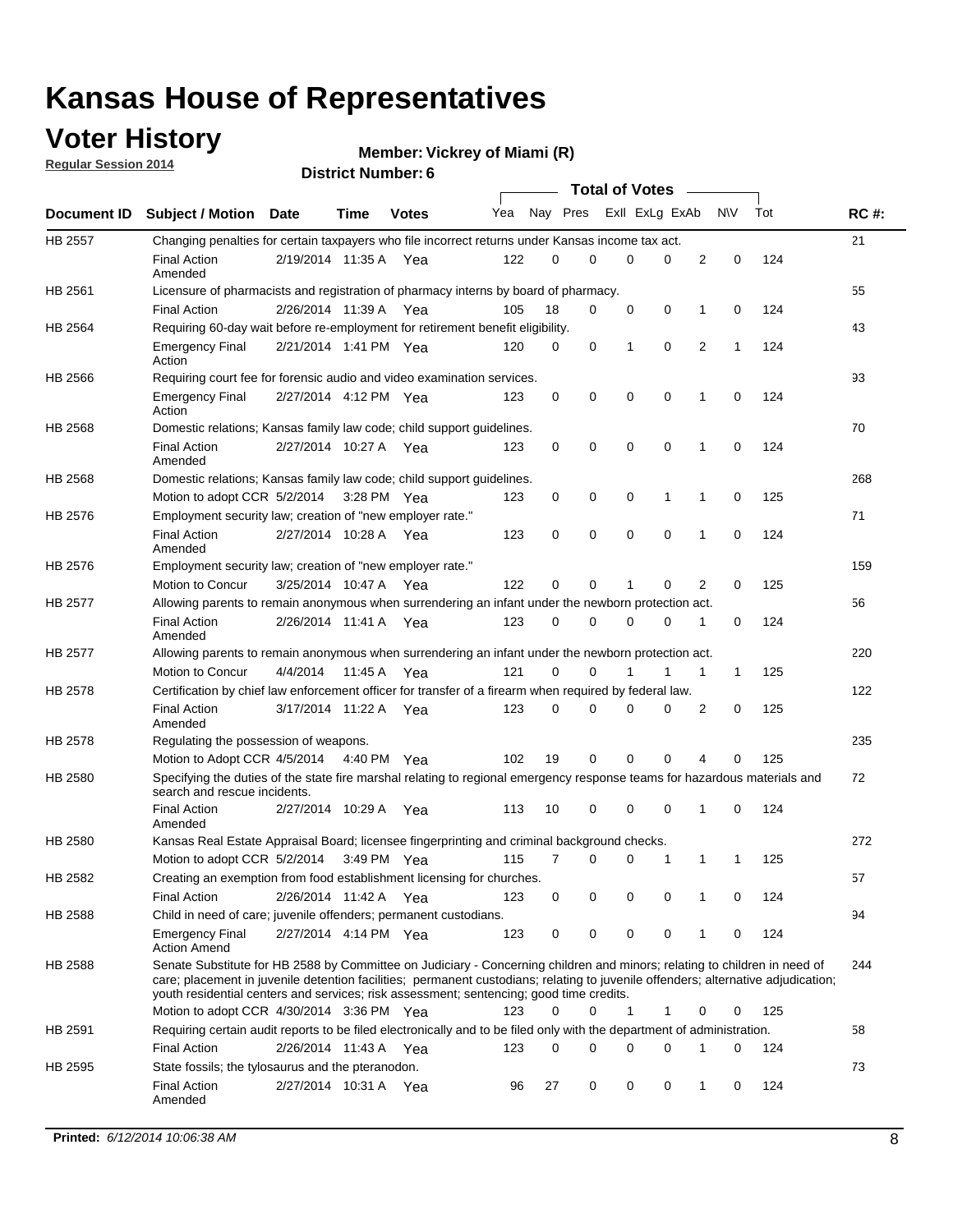# **Voter History**<br> **Regular Session 2014**

**Regular Session 2014**

**Vickrey of Miami (R)**

| District Number: 6 |  |
|--------------------|--|
|                    |  |

|             |                                                                                                                                                                                                                                       |                       |             |              |     |             | <b>Total of Votes</b>   |             |             |              |           |     |             |
|-------------|---------------------------------------------------------------------------------------------------------------------------------------------------------------------------------------------------------------------------------------|-----------------------|-------------|--------------|-----|-------------|-------------------------|-------------|-------------|--------------|-----------|-----|-------------|
| Document ID | <b>Subject / Motion</b>                                                                                                                                                                                                               | Date                  | Time        | <b>Votes</b> | Yea |             | Nay Pres ExII ExLg ExAb |             |             |              | <b>NV</b> | Tot | <b>RC#:</b> |
| HB 2596     | Computation of retirement benefits when a state officer or employee is placed on furlough or has reduction in compensation.                                                                                                           |                       |             |              |     |             | 0                       |             | $\Omega$    |              | 0         |     | 74          |
| HB 2596     | <b>Final Action</b><br>Computation of retirement benefits when a state officer or employee is placed on furlough or has reduction in<br>compensation.                                                                                 | 2/27/2014 10:33 A     |             | Yea          | 123 | 0           |                         | $\mathbf 0$ |             |              |           | 124 | 246         |
|             | Motion to adopt CCR 4/30/2014 3:45 PM Yea                                                                                                                                                                                             |                       |             |              | 123 | 0           | 0                       | 1           | 1           | 0            | 0         | 125 |             |
| HB 2597     | Municipal recycling services                                                                                                                                                                                                          |                       |             |              |     |             |                         |             |             |              |           |     | 97          |
|             | <b>Emergency Final</b><br><b>Action Amend</b>                                                                                                                                                                                         | 2/27/2014 4:20 PM Yea |             |              | 105 | 18          | 0                       | $\mathbf 0$ | 0           | $\mathbf{1}$ | 0         | 124 |             |
| HB 2599     | Authorizing the secretary of state to grant an easement to the unified government of Wyandotte county.                                                                                                                                |                       |             |              |     |             |                         |             |             |              |           |     | 22          |
|             | <b>Final Action</b>                                                                                                                                                                                                                   | 2/19/2014 11:37 A     |             | Yea          | 120 | 2           | 0                       | 0           | $\mathbf 0$ | 2            | 0         | 124 |             |
| HB 2599     | Authorizing the secretary of state to grant an easement to the unified government of Wyandotte county.                                                                                                                                |                       |             |              |     |             |                         |             |             |              |           |     | 118         |
|             | Motion to Concur                                                                                                                                                                                                                      | 3/14/2014 11:25 A     |             | Yea          | 118 | 0           | 0                       | 2           | 1           | 4            | 0         | 125 |             |
| HB 2602     | Increasing the percentage of unclassified employees allowed to be employed by KPERS from 25% to 50%.                                                                                                                                  |                       |             |              |     |             |                         |             |             |              |           |     | 44          |
|             | <b>Emergency Final</b><br>Action                                                                                                                                                                                                      | 2/21/2014 1:43 PM Yea |             |              | 107 | 13          | 0                       | 1           | 0           | 2            | 1         | 124 |             |
| HB 2602     | Increasing the percentage of unclassified employees allowed to be employed by KPERS from 25% to 50%.                                                                                                                                  |                       |             |              |     |             |                         |             |             |              |           |     | 195         |
|             | Motion to Concur                                                                                                                                                                                                                      | 4/1/2014              | 10:57 A     | Yea          | 108 | 15          | 0                       | 1           | $\mathbf 0$ | 1            | 0         | 125 |             |
| HB 2609     | Practice of pharmacy; filling and refilling of prescriptions.                                                                                                                                                                         |                       |             |              |     |             |                         |             |             |              |           |     | 105         |
|             | <b>Emergency Final</b><br><b>Action Amend</b>                                                                                                                                                                                         | 2/27/2014 4:29 PM Yea |             |              | 123 | $\mathbf 0$ | $\mathbf 0$             | $\mathbf 0$ | $\mathbf 0$ | 1            | $\Omega$  | 124 |             |
| HB 2611     | Conduct of dental offices.                                                                                                                                                                                                            |                       |             |              |     |             |                         |             |             |              |           |     | 83          |
|             | <b>Emergency Final</b><br>Action                                                                                                                                                                                                      | 2/27/2014 3:59 PM Yea |             |              | 123 | 0           | 0                       | $\mathbf 0$ | $\mathbf 0$ | 1            | 0         | 124 |             |
| HB 2612     | Relating to district judge and district magistrate judge vacancies.                                                                                                                                                                   |                       |             |              |     |             |                         |             |             |              |           |     | 75          |
|             | <b>Final Action</b><br>Amended                                                                                                                                                                                                        | 2/27/2014 10:34 A     |             | Yea          | 106 | 17          | 0                       | $\mathbf 0$ | $\mathbf 0$ | 1            | 0         | 124 |             |
| HB 2613     | Relating to the issuance of stillbirth and unborn child's death certificates.                                                                                                                                                         |                       |             |              |     |             |                         |             |             |              |           |     | 103         |
|             | <b>Emergency Final</b><br><b>Action Amend</b>                                                                                                                                                                                         | 2/27/2014 4:27 PM Yea |             |              | 122 | $\mathbf 1$ | 0                       | $\mathbf 0$ | 0           | 1            | 0         | 124 |             |
| HB 2615     | Substitute for HB 2615 by Committee on Commerce, Labor and Economic Development - Workers compensation assigned<br>risk pool.                                                                                                         |                       |             |              |     |             |                         |             |             |              |           |     | 185         |
|             | EFA Sub Bill<br>Amended                                                                                                                                                                                                               | 3/26/2014 3:42 PM Yea |             |              | 98  | 25          | 0                       | 1           | 0           | 1            | 0         | 125 |             |
| HB 2616     | Secretary of labor; explore agreement to allow state of Kansas to enforce OSHA standards.                                                                                                                                             |                       |             |              |     |             |                         |             |             |              |           |     | 92          |
|             | <b>Emergency Final</b><br>Action                                                                                                                                                                                                      | 2/27/2014 4:11 PM Yea |             |              | 93  | 30          | $\Omega$                | $\mathbf 0$ | 0           | 1            | 0         | 124 |             |
| HB 2616     | Senate Substitute for HB 2616 by Committee on Commerce - Secretary of labor directed to study state enforcement of OSHA 261<br>standards.                                                                                             |                       |             |              |     |             |                         |             |             |              |           |     |             |
|             | Motion to Concur                                                                                                                                                                                                                      | 5/2/2014 11:47 A      |             | Yea          | 94  | 30          | 0                       | $\mathbf 0$ | 1           | 0            | 0         | 125 |             |
| HB 2633     | Substitute for HB 2633 by Committee on Corrections and Juvenile Justice - Juvenile offenders; youth residential centers and<br>services; risk assessment; raising the age for prosecution as an adult; sentencing; good time credits. |                       |             |              |     |             |                         |             |             |              |           |     | - 106       |
|             | <b>EFA Sub Bill</b><br>Amended                                                                                                                                                                                                        | 2/27/2014 4:31 PM Yea |             |              | 122 | 1           | 0                       | 0           | 0           | 1            | 0         | 124 |             |
| HB 2636     | Secretary of health and environment and air quality standards.                                                                                                                                                                        |                       |             |              |     |             |                         |             |             |              |           |     | 45          |
|             | <b>Emergency Final</b><br><b>Action Amend</b>                                                                                                                                                                                         | 2/21/2014 1:44 PM Yea |             |              | 89  | 31          | 0                       | 1           | 0           | 2            |           | 124 |             |
| HB 2636     | Secretary of health and environment and air quality standards.                                                                                                                                                                        |                       |             |              |     |             |                         |             |             |              |           |     | 212         |
|             | Sub motion to concur 4/3/2014                                                                                                                                                                                                         |                       | 7:20 PM Yea |              | 121 | 3           | 0                       | 0           | 0           | 1            | 0         | 125 |             |
| HB 2642     | Income tax deduction for net gain on the sale of certain horses, cattle or livestock; income tax credit for expenditures to make 131<br>dwelling or facility accessible for persons with a disability.                                |                       |             |              |     |             |                         |             |             |              |           |     |             |
|             | <b>Final Action</b><br>Amended                                                                                                                                                                                                        | 3/20/2014 11:17 A Yea |             |              | 123 | 0           | 0                       | 0           | 1           | 1            | 0         | 125 |             |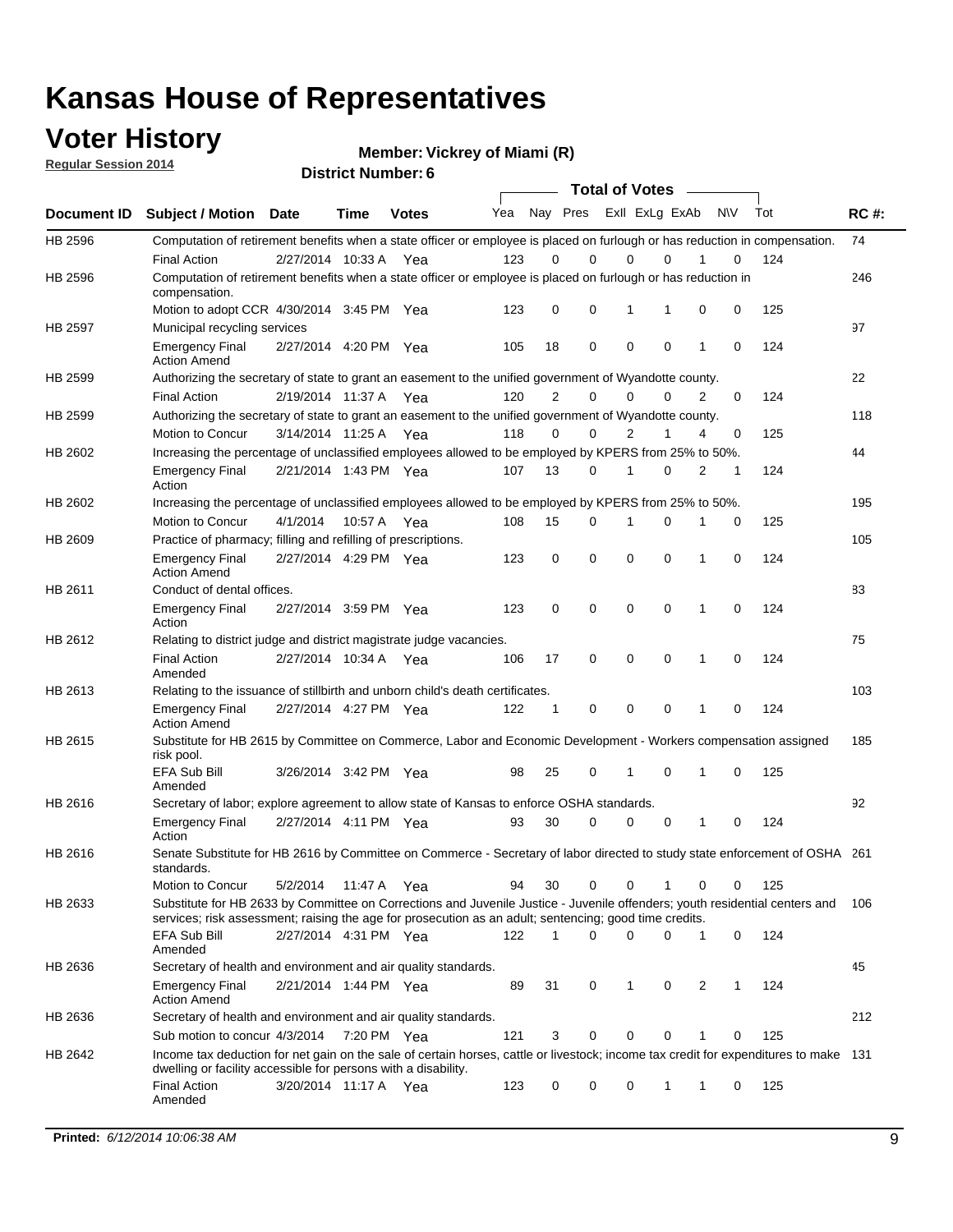# **Voter History Member: Regular Session 2014**

| Member: Vickrey of Miami (R) |  |
|------------------------------|--|
|------------------------------|--|

| noguidi ocoololi 4017 |                                                                                                                                                                                                                                                                                                                                                                                                                               | <b>District Number: 6</b><br><b>Total of Votes</b> |      |              |     |     |                      |  |                |                             |           |          |     |             |
|-----------------------|-------------------------------------------------------------------------------------------------------------------------------------------------------------------------------------------------------------------------------------------------------------------------------------------------------------------------------------------------------------------------------------------------------------------------------|----------------------------------------------------|------|--------------|-----|-----|----------------------|--|----------------|-----------------------------|-----------|----------|-----|-------------|
|                       |                                                                                                                                                                                                                                                                                                                                                                                                                               |                                                    |      |              |     |     |                      |  |                |                             |           |          |     |             |
| Document ID           | <b>Subject / Motion Date</b>                                                                                                                                                                                                                                                                                                                                                                                                  |                                                    | Time | <b>Votes</b> | Yea |     | Nay Pres             |  |                | Exll ExLg ExAb              | <b>NV</b> |          | Tot | <b>RC#:</b> |
| HB 2643               | Property tax; classification of commercial and industrial machinery and equipment as personal property; reclassification of<br>property upon termination of IRB tax exemption; use of independent appraisers to appraiser certain                                                                                                                                                                                             |                                                    |      |              |     |     |                      |  |                |                             |           |          |     | 164         |
|                       | Final Action<br>Amended                                                                                                                                                                                                                                                                                                                                                                                                       | 3/26/2014 10:56 A Yea                              |      |              | 123 |     | 0<br>0               |  | 1              | 0<br>1                      |           | 0        | 125 |             |
| HB 2643               | Property tax; classification of commercial and industrial machinery and equipment as personal property; reclassification of<br>property upon termination of IRB tax exemption; use of independent appraisers to appraiser certain complex property; motor<br>vehicles, members of military; mortgage registration tax phase out and replacement with fees; county clerk technology fund;<br>county treasurer technology fund. |                                                    |      |              |     |     |                      |  |                |                             |           |          |     | 274         |
|                       | Motion to Concur                                                                                                                                                                                                                                                                                                                                                                                                              | 5/2/2014                                           |      | 5:12 PM Nav  | 16  | 108 | 0                    |  | 0              | 0                           |           | 0        | 125 |             |
| HB 2643               | Property tax; classification of commercial and industrial machinery and equipment as personal property; reclassification of<br>property upon termination of IRB tax exemption; use of independent appraisers to appraiser certain complex property; motor<br>vehicles, members of military; mortgage registration tax phase out and replacement with fees; county clerk technology fund;<br>county treasurer technology fund. |                                                    |      |              |     |     |                      |  |                |                             |           |          |     | 286         |
|                       | Motion to adopt CCR 5/3/2014                                                                                                                                                                                                                                                                                                                                                                                                  |                                                    |      | 1:53 AM Yea  | 70  | 53  | 0                    |  | $\mathbf 0$    | 0                           |           | 1        | 125 |             |
| HB 2648               | Property tax exemption for levees.                                                                                                                                                                                                                                                                                                                                                                                            |                                                    |      |              |     |     |                      |  |                |                             |           |          |     | 100         |
|                       | <b>Emergency Final</b><br><b>Action Amend</b>                                                                                                                                                                                                                                                                                                                                                                                 | 2/27/2014 4:23 PM Yea                              |      |              | 100 | 23  | 0                    |  | $\mathbf 0$    | 0<br>1                      |           | 0        | 124 |             |
| HB 2651               | County law library.                                                                                                                                                                                                                                                                                                                                                                                                           |                                                    |      |              |     |     |                      |  |                |                             |           |          |     | 76          |
|                       | <b>Final Action</b><br>Amended                                                                                                                                                                                                                                                                                                                                                                                                | 2/27/2014 10:38 A                                  |      | Yea          | 82  | 41  | $\mathbf 0$          |  | $\mathbf 0$    | $\mathbf 0$<br>$\mathbf{1}$ |           | 0        | 124 |             |
| HB 2655               | Allowing veterans with PTSD to seek mental health treatment upon certain convictions.                                                                                                                                                                                                                                                                                                                                         |                                                    |      |              |     |     |                      |  |                |                             |           |          |     | 77          |
|                       | <b>Final Action</b><br>Amended                                                                                                                                                                                                                                                                                                                                                                                                | 2/27/2014 10:40 A                                  |      | Yea          | 123 |     | 0<br>0               |  | $\mathbf 0$    | 0<br>1                      |           | 0        | 124 |             |
| HB 2655               | Senate Substitute for HB 2655 by Committee on Judiciary - Allowing veterans with PTSD to seek mental health treatment<br>upon certain convictions; also amending the crimes of interference with law enforcement and giving a false alarm.                                                                                                                                                                                    |                                                    |      |              |     |     |                      |  |                |                             |           |          |     | 224         |
|                       | Motion to Concur                                                                                                                                                                                                                                                                                                                                                                                                              | 4/4/2014                                           |      | 5:42 PM Yea  | 122 |     | $\Omega$<br>$\Omega$ |  | $\Omega$       | 2<br>1                      |           | $\Omega$ | 125 |             |
| HB 2656               | Authorizing the state of Kansas to pay the death gratuity benefit to the designated survivor of a Kansas service member during 48<br>a federal government shutdown and providing for reimbursement to the state                                                                                                                                                                                                               |                                                    |      |              |     |     |                      |  |                |                             |           |          |     |             |
|                       | <b>Final Action</b>                                                                                                                                                                                                                                                                                                                                                                                                           | 2/26/2014 11:27 A Yea                              |      |              | 123 |     | 0<br>0               |  | 0              |                             |           | 0        | 124 |             |
| HB 2661               | Substitute for HB 2661 by Committee on Energy and Environment - Siting of electric transmission lines; notice and hearing<br>requirements.                                                                                                                                                                                                                                                                                    |                                                    |      |              |     |     |                      |  |                |                             |           |          |     | 181         |
|                       | <b>EFA Sub Bill</b>                                                                                                                                                                                                                                                                                                                                                                                                           | 3/26/2014 3:37 PM Yea                              |      |              | 119 |     | 0<br>4               |  | 1              | 0<br>1                      |           | 0        | 125 |             |
| HB 2662               | Expungment of driving under the influence convictions.                                                                                                                                                                                                                                                                                                                                                                        |                                                    |      |              |     |     |                      |  |                |                             |           |          |     | 116         |
|                       | <b>Final Action</b><br>Amended                                                                                                                                                                                                                                                                                                                                                                                                | 3/14/2014 11:22 A Yea                              |      |              | 87  | 31  | $\mathbf 0$          |  | $\overline{2}$ | $\mathbf{1}$<br>4           |           | 0        | 125 |             |
| HB 2668               | Health insurance for qualified professional associations.                                                                                                                                                                                                                                                                                                                                                                     |                                                    |      |              |     |     |                      |  |                |                             |           |          |     | 34          |
|                       | <b>Final Action</b><br>Amended                                                                                                                                                                                                                                                                                                                                                                                                | 2/21/2014 11:21 A Yea                              |      |              | 114 |     | 0<br>7               |  | 1              | 2<br>0                      |           | 0        | 124 |             |
| <b>HB 2668</b>        | Predetermination of health insurance benefits                                                                                                                                                                                                                                                                                                                                                                                 |                                                    |      |              |     |     |                      |  |                |                             |           |          |     | 262         |
|                       | Motion to Concur                                                                                                                                                                                                                                                                                                                                                                                                              | 5/2/2014                                           |      | 12:05 P Yea  | 97  | 27  | 0                    |  | 0              | 0                           |           | 0        | 125 |             |
| HB 2669               | State civil service board; transferred from the department of administration to the office of administrative hearings.                                                                                                                                                                                                                                                                                                        |                                                    |      |              |     |     |                      |  |                |                             |           |          |     | 87          |
|                       | <b>Emergency Final</b><br>Action                                                                                                                                                                                                                                                                                                                                                                                              | 2/27/2014 4:05 PM Yea                              |      |              | 110 | 13  | 0                    |  | 0              | 0<br>1                      |           | 0        | 124 |             |
| HB 2673               | Kansas healing arts act; physician assistant licensure act.                                                                                                                                                                                                                                                                                                                                                                   |                                                    |      |              |     |     |                      |  |                |                             |           |          |     | 91          |
|                       | <b>Emergency Final</b><br><b>Action Amend</b>                                                                                                                                                                                                                                                                                                                                                                                 | 2/27/2014 4:10 PM Yea                              |      |              | 105 | 18  | 0                    |  | 0              | 0<br>1                      |           | 0        | 124 |             |
| HB 2673               | Board of healing arts functions and duties, physician assistants licensure act and podiatry act.                                                                                                                                                                                                                                                                                                                              |                                                    |      |              |     |     |                      |  |                |                             |           |          |     | 270         |
|                       | Motion to adopt CCR 5/2/2014                                                                                                                                                                                                                                                                                                                                                                                                  |                                                    |      | 3:39 PM Yea  | 111 | 11  | 0                    |  | 0              | 1<br>1                      |           | 1        | 125 |             |
| HB 2675               | Relating to procurement negotiating committees; certified businesses.                                                                                                                                                                                                                                                                                                                                                         |                                                    |      |              |     |     |                      |  |                |                             |           |          |     | 165         |
|                       | <b>Final Action</b><br>Amended                                                                                                                                                                                                                                                                                                                                                                                                | 3/26/2014 10:57 A Yea                              |      |              | 123 |     | 0<br>0               |  | 1              | 0<br>1                      |           | 0        | 125 |             |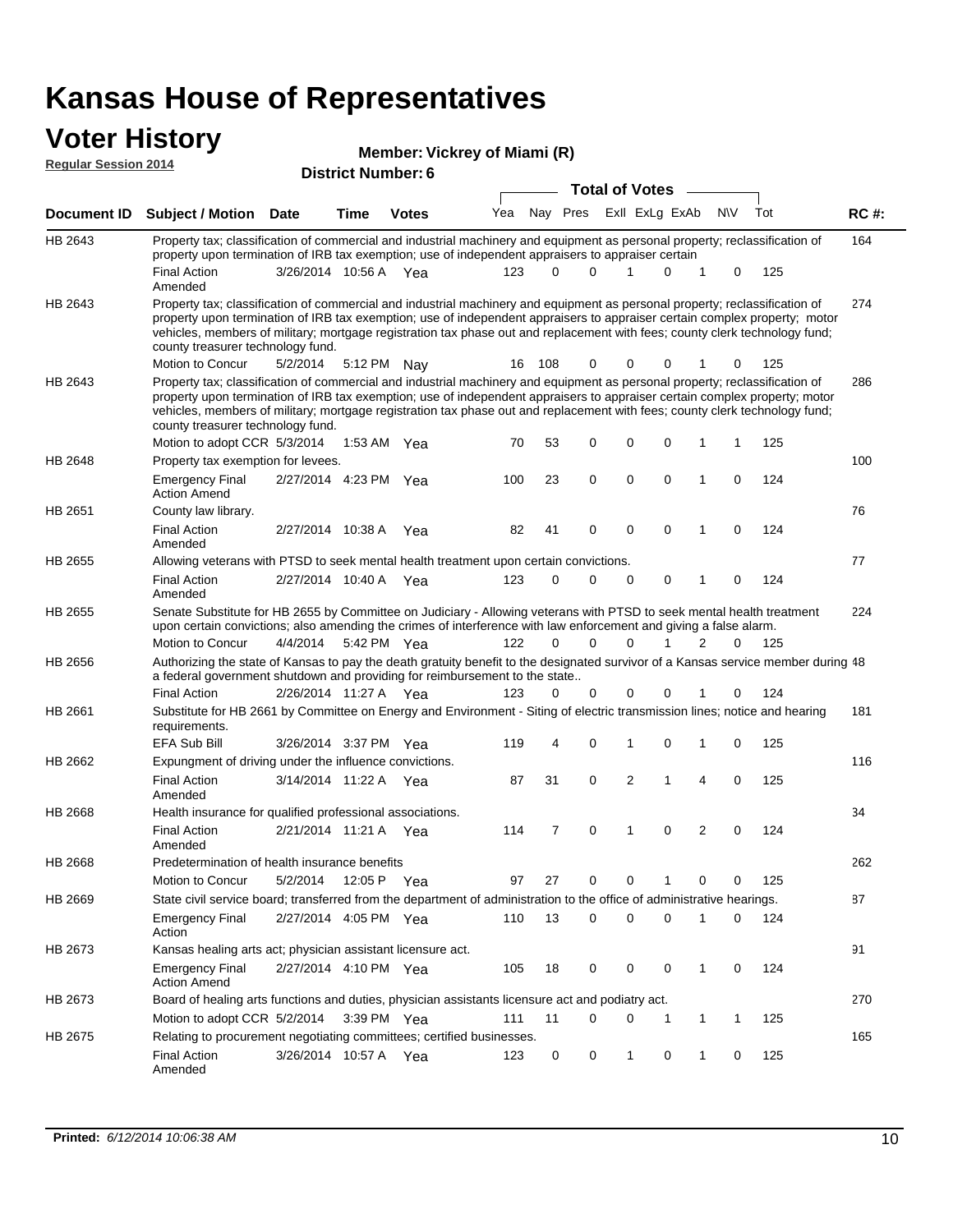#### **Voter History Regular Session 2014**

**Vickrey of Miami (R)**

| nuyurur Uuddivii 4017 |                                                                                                                                                                                                                                                 | <b>District Number: 6</b> |             | <b>Total of Votes</b> |     |              |          |  |             |                         |                |          |             |
|-----------------------|-------------------------------------------------------------------------------------------------------------------------------------------------------------------------------------------------------------------------------------------------|---------------------------|-------------|-----------------------|-----|--------------|----------|--|-------------|-------------------------|----------------|----------|-------------|
|                       |                                                                                                                                                                                                                                                 |                           |             |                       |     |              |          |  |             |                         |                |          |             |
| Document ID           | <b>Subject / Motion Date</b>                                                                                                                                                                                                                    |                           | <b>Time</b> | <b>Votes</b>          | Yea |              |          |  |             | Nay Pres Exll ExLg ExAb | <b>NV</b>      | Tot      | <b>RC#:</b> |
| HB 2681               | Substitute for HB2681 by Committee on Veterans, Military, and Homeland Security--Abolishing the Kansas commission on<br>veterans affairs; creating the Kansas commission on veterans affairs office within the executive branch of government.  |                           |             |                       |     |              |          |  |             |                         |                |          | 132         |
|                       | Final Action Sub Bill 3/20/2014 11:18 A Yea                                                                                                                                                                                                     |                           |             |                       | 123 | $\Omega$     | $\Omega$ |  | 0           | 1                       | 1              | 125<br>0 |             |
| HB 2681               | Substitute for HB2681 by Committee on Veterans, Military, and Homeland Security - Abolishing the Kansas commission on<br>veterans affairs; creating the Kansas commission on veterans affairs office within the executive branch of government. |                           |             |                       |     |              |          |  |             |                         |                |          | 219         |
|                       | Motion to Concur                                                                                                                                                                                                                                | 4/4/2014                  | 11:41 A     | Yea                   | 122 | $\Omega$     | 0        |  | 1           | $\mathbf{1}$            | 1              | 125<br>0 |             |
| HB 2684               | Allocating moneys from driver's license fees to the judicial branch nonjudicial salary adjustment fund.                                                                                                                                         |                           |             |                       |     |              |          |  |             |                         |                |          | 78          |
|                       | <b>Final Action</b>                                                                                                                                                                                                                             | 2/27/2014 10:41 A         |             | Yea                   | 93  | 30           | $\Omega$ |  | $\Omega$    | $\Omega$                | 1              | 124<br>0 |             |
| <b>HB 2687</b>        | Unclaimed property act and hearings.                                                                                                                                                                                                            |                           |             |                       |     |              |          |  |             |                         |                |          | 59          |
|                       | <b>Final Action</b>                                                                                                                                                                                                                             | 2/26/2014 11:44 A         |             | Yea                   | 119 | 4            | 0        |  | $\mathbf 0$ | 0                       | 1              | 124<br>0 |             |
| HB 2687               | Unclaimed property act and hearings.                                                                                                                                                                                                            |                           |             |                       |     |              |          |  |             |                         |                |          | 251         |
|                       | Motion to Concur                                                                                                                                                                                                                                | 5/1/2014                  |             | 1:56 PM Yea           | 125 | 0            | 0        |  | $\mathbf 0$ | 0                       | 0              | 125<br>0 |             |
| HB 2689               | Amending which convictions are counted for driving while license canceled, suspended or revoked.                                                                                                                                                |                           |             |                       |     |              |          |  |             |                         |                |          | 231         |
|                       | <b>Final Action</b><br>Amended                                                                                                                                                                                                                  | 4/5/2014                  | 10:23 A     | Yea                   | 121 | 0            | 0        |  | $\Omega$    | $\Omega$                | 4              | 125<br>0 |             |
| HB 2693               | Providing for testing by community colleges for commercial driver's licenses and allowing temporary commercial driver's<br>license holders the ability to drive class A commercial vehicles.                                                    |                           |             |                       |     |              |          |  |             |                         |                |          | 104         |
|                       | <b>Emergency Final</b><br><b>Action Amend</b>                                                                                                                                                                                                   | 2/27/2014 4:28 PM Yea     |             |                       | 123 | 0            | 0        |  | 0           | 0                       | $\mathbf{1}$   | 124<br>0 |             |
| HB 2693               | Senate Substitute for HB 2693 by Committee on Transportation - Providing for testing by community colleges for commercial 255<br>driver's licenses; entities serving as driver's licenses examiners.                                            |                           |             |                       |     |              |          |  |             |                         |                |          |             |
|                       | Motion to adopt CCR 5/1/2014                                                                                                                                                                                                                    |                           |             | 4:42 PM Yea           | 125 | 0            | 0        |  | 0           | 0                       | $\mathbf 0$    | 0<br>125 |             |
| <b>HB 2715</b>        | Farm machinery and equipment annual highway permits, commercial drivers' license.                                                                                                                                                               |                           |             |                       |     |              |          |  |             |                         |                |          | 98          |
|                       | <b>Emergency Final</b><br><b>Action Amend</b>                                                                                                                                                                                                   | 2/27/2014 4:21 PM Yea     |             |                       | 123 | 0            | 0        |  | 0           | 0                       | 1              | 124<br>0 |             |
| HB 2717               | Registration of operators of assisted living, residential health care, home plus or adult day care facilities.                                                                                                                                  |                           |             |                       |     |              |          |  |             |                         |                |          | 175         |
|                       | <b>Emergency Final</b><br><b>Action Amend</b>                                                                                                                                                                                                   | 3/26/2014 3:29 PM Yea     |             |                       | 114 | 9            | $\Omega$ |  | 1           | $\Omega$                | 1              | 125<br>0 |             |
| HB 2721               | Substitute for Substitute for HB 2721 by Committee on Commerce, Labor and Economic Development †Enacting the<br>business entity standard treatment act.                                                                                         |                           |             |                       |     |              |          |  |             |                         |                |          | 117         |
|                       | Final Action Sub Bill 3/14/2014 11:23 A Yea                                                                                                                                                                                                     |                           |             |                       | 118 | 0            | 0        |  | 2           |                         |                | 125<br>0 |             |
| HB 2721               | Substitute for Substitute for HB 2721 by Committee on Commerce, Labor and Economic Development - Enacting the business 273<br>entity standard treatment act.                                                                                    |                           |             |                       |     |              |          |  |             |                         |                |          |             |
|                       | Motion to Concur                                                                                                                                                                                                                                | 5/2/2014                  |             | 3:59 PM Yea           | 122 | 0            | 0        |  | 0           | 1                       | 1              | 125<br>1 |             |
| HB 2724               | Uniform commercial driver's license act; definition of tank vehicle.                                                                                                                                                                            |                           |             |                       |     |              |          |  |             |                         |                |          | 99          |
|                       | <b>Emergency Final</b><br>Action                                                                                                                                                                                                                | 2/27/2014 4:22 PM Yea     |             |                       | 122 | $\mathbf{1}$ | 0        |  | $\mathbf 0$ | 0                       | 1              | 124<br>0 |             |
| HB 2727               | Expiration of license plates and placards for individuals with disability.                                                                                                                                                                      |                           |             |                       |     |              |          |  |             |                         |                |          | 88          |
|                       | <b>Emergency Final</b><br>Action                                                                                                                                                                                                                | 2/27/2014 4:06 PM Yea     |             |                       | 123 | 0            | 0        |  | 0           | 0                       | 1              | 124<br>0 |             |
| HB 2728               | Permits for the operation of salvage vehicles no longer required to be prepared in triplicate.                                                                                                                                                  |                           |             |                       |     |              |          |  |             |                         |                |          | 89          |
|                       | <b>Emergency Final</b><br>Action                                                                                                                                                                                                                | 2/27/2014 4:07 PM Yea     |             |                       | 122 | 1            | 0        |  | 0           | $\mathbf 0$             | $\mathbf{1}$   | 0<br>124 |             |
| HB 2728               | Permits for the operation of salvage vehicles no longer required to be prepared in triplicate.                                                                                                                                                  |                           |             |                       |     |              |          |  |             |                         |                |          | 192         |
|                       | Motion to Concur                                                                                                                                                                                                                                | 3/31/2014 11:43 A Yea     |             |                       | 122 | 0            | 0        |  | 1           | 0                       | $\overline{2}$ | 125<br>0 |             |
| HB 2732               | Sales tax authority for Rooks county for constructing or remodeling a jail facility.                                                                                                                                                            |                           |             |                       |     |              |          |  |             |                         |                |          | 232         |
|                       | <b>Final Action</b>                                                                                                                                                                                                                             | 4/5/2014                  |             | 10:24 A Yea           | 121 | 0            | 0        |  | 0           | 0                       | 4              | 125<br>0 |             |
| HB 2744               | Insurance; coverage for autism spectrum disorder.                                                                                                                                                                                               |                           |             |                       |     |              |          |  |             |                         |                |          | 137         |
|                       | <b>Final Action</b><br>Amended                                                                                                                                                                                                                  | 3/21/2014 10:14 A Yea     |             |                       | 114 | 3            | 0        |  | 0           | $\mathbf{1}$            | 6              | 125<br>1 |             |
| HB 2745               | Tax lien on property voluntarily transferred.                                                                                                                                                                                                   |                           |             |                       |     |              |          |  |             |                         |                |          | 166         |
|                       | <b>Final Action</b>                                                                                                                                                                                                                             | 3/26/2014 10:58 A         |             | Yea                   | 123 | 0            | 0        |  | 1           | 0                       | 1              | 125<br>0 |             |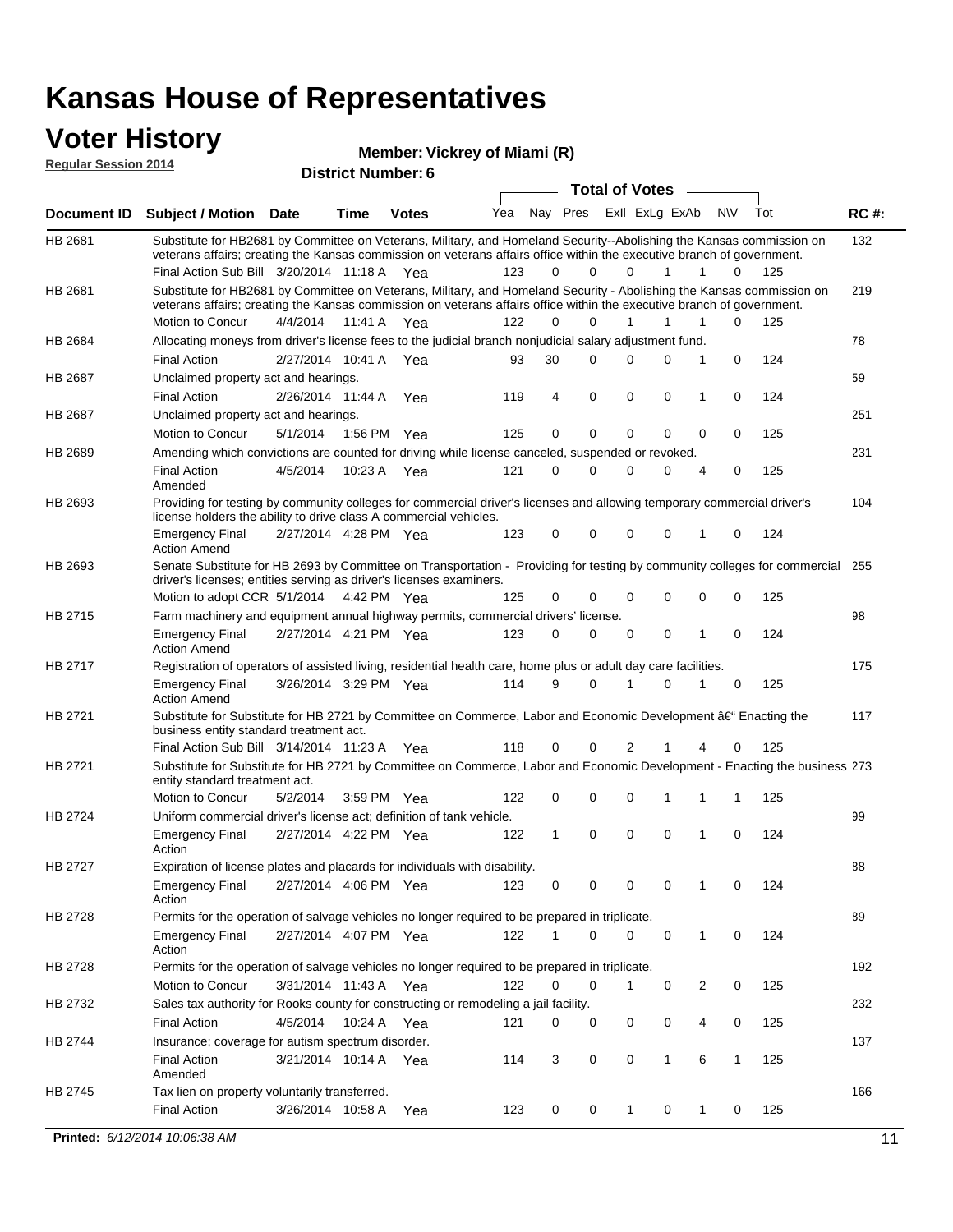### **Voter History**

**Regular Session 2014**

#### **Vickrey of Miami (R)**

|                 |                                                                                                                                                                                                                                                      |                       |             |              |     |          |          | <b>Total of Votes</b> |             |   |           |       |             |
|-----------------|------------------------------------------------------------------------------------------------------------------------------------------------------------------------------------------------------------------------------------------------------|-----------------------|-------------|--------------|-----|----------|----------|-----------------------|-------------|---|-----------|-------|-------------|
|                 | Document ID Subject / Motion Date                                                                                                                                                                                                                    |                       | Time        | <b>Votes</b> | Yea | Nav Pres |          | Exll ExLg ExAb        |             |   | <b>NV</b> | Tot   | <b>RC#:</b> |
| HB 2755         | Repealing the sunset on the Kansas taxpayer transparency act.                                                                                                                                                                                        |                       |             |              |     |          |          |                       |             |   |           |       | 140         |
|                 | <b>Final Action</b>                                                                                                                                                                                                                                  | 3/24/2014 10:13 A     |             | Yea          | 122 | 0        | 0        | 0                     | 0           | 3 | 0         | 125   |             |
| HB 2767         | State child death review board.                                                                                                                                                                                                                      |                       |             |              |     |          |          |                       |             |   |           |       | 167         |
|                 | <b>Final Action</b><br>Amended                                                                                                                                                                                                                       | 3/26/2014 10:59 A     |             | Yea          | 123 | 0        | 0        | 1                     | 0           | 1 | 0         | 125   |             |
| <b>HCR 5029</b> | Urging the Kansas bureau of investigation to establish a blue alert system for the state of Kansas.                                                                                                                                                  |                       |             |              |     |          |          |                       |             |   |           |       | 95          |
|                 | <b>Emergency Final</b><br><b>Action Amend</b>                                                                                                                                                                                                        | 2/27/2014 4:15 PM Yea |             |              | 121 | 2        | 0        | 0                     | 0           | 1 | 0         | 124   |             |
| <b>HCR 5031</b> | Urging Congress to provide for the prompt payment of disability compensation to U.S. Veterans.                                                                                                                                                       |                       |             |              |     |          |          |                       |             |   |           |       | 125         |
|                 | <b>Final Action</b>                                                                                                                                                                                                                                  | 3/19/2014 11:21 A Yea |             |              | 122 | $\Omega$ | 0        | 0                     | 1           | 2 | 0         | 125   |             |
| HR 6049         | Resolution encouraging the creation of a Kansas plan for comprehensive treatment of chronic obstruction pulmonary<br>disease.                                                                                                                        |                       |             |              |     |          |          |                       |             |   |           |       | 109         |
|                 | <b>Emergency Final</b><br><b>Action Amend</b>                                                                                                                                                                                                        | 3/6/2014              | 11:24 A     | Yea          | 120 | 0        | 0        | 2                     | 1           | 2 | 0         | 125   |             |
| HR 6063         | Urging the President to extend the qualifications for the Women's Army Corps Service Medal.                                                                                                                                                          |                       |             |              |     |          |          |                       |             |   |           |       | 143         |
|                 | <b>Final Action</b>                                                                                                                                                                                                                                  | 3/25/2014 10:11 A Yea |             |              | 123 | $\Omega$ | 0        | 1                     | $\Omega$    | 1 | 0         | 125   |             |
| SB 40           | House Substitute for SB 40 by Committee on Corrections and Juvenile Justice †Secretary of corrections; including juvenile<br>offenders in the prison made goods act; authorizing use of correctional industries funds for payment of                 |                       |             |              |     |          |          |                       |             |   |           |       | 123         |
|                 | Final Action Sub Bill 3/17/2014 11:23 A Yea                                                                                                                                                                                                          |                       |             |              | 123 | 0        | 0        | 0                     | O           | 2 | 0         | 125   |             |
| SB 54           | Medical assistance recovery program; rules and regulations.                                                                                                                                                                                          |                       |             |              |     |          |          |                       |             |   |           |       | 174         |
|                 | <b>Emergency Final</b><br><b>Action Amend</b>                                                                                                                                                                                                        | 3/26/2014 3:28 PM Yea |             |              | 95  | 28       | 0        | 1                     | $\mathbf 0$ | 1 | 0         | 125   |             |
| <b>SB 54</b>    | Amendments to statutes regulating abortions.                                                                                                                                                                                                         |                       |             |              |     |          |          |                       |             |   |           |       | 214         |
|                 | Motion to Adopt CCR 4/4/2014 9:59 AM Yea                                                                                                                                                                                                             |                       |             |              | 112 | 11       | 0        |                       | $\mathbf 0$ | 1 | 0         | 125   |             |
| SB 63           | State use law; purchases by municipalities; committee sunset date and chairperson selection.                                                                                                                                                         |                       |             |              |     |          |          |                       |             |   |           |       | 280         |
|                 | Motion to adopt CCR 5/2/2014                                                                                                                                                                                                                         |                       | 8:52 PM Yea |              | 124 | 0        | 0        | 0                     | 0           | 1 | 0         | 125   |             |
| SB 99           | Lobbyists defined.                                                                                                                                                                                                                                   |                       |             |              |     |          |          |                       |             |   |           |       | 184         |
|                 | <b>Emergency Final</b><br>Action                                                                                                                                                                                                                     | 3/26/2014 3:41 PM Yea |             |              | 117 | 6        | 0        | 1                     | $\mathbf 0$ | 1 | 0         | 125   |             |
| SB 147          | House Substitute for SB 147 by Committee on Agriculture and Natural Resources †Amending the powers and duties of the 133<br>Kansas department of agriculture division of conservation and the state conservation commission.                         |                       |             |              |     |          |          |                       |             |   |           |       |             |
|                 | Final Action Sub Bill 3/20/2014 11:19 A Yea<br>Amended                                                                                                                                                                                               |                       |             |              | 123 | 0        | 0        | 0                     | 1           | 1 | 0         | 125   |             |
| SB 218          | House Substitute for SB 218 by Committee on Appropriations-Education; relating to the financing and instruction thereof;<br>making and concerning appropriations for the fiscal years ending June 30, 2014, and June 30, 2015, for certain agencies. |                       |             |              |     |          |          |                       |             |   |           |       | 226         |
|                 | Final Action Sub Bill 4/4/2014<br>Amended                                                                                                                                                                                                            |                       | 6:17 PM Yea |              | 91  | 31       | $\Omega$ | 0                     | 1           | 2 | $\Omega$  | 125   |             |
| SB 218          | House Substitute for SB 218 by Committee on Appropriations-Education; relating to the financing and instruction thereof;                                                                                                                             |                       |             |              |     |          |          |                       |             |   |           |       | 237         |
|                 | making and concerning appropriations for the fiscal years ending June 30, 2014, and June 30, 2015, for certain agencies.<br>Sub Motion to Adopt 4/6/2014 12:51 A Yea<br>CCR                                                                          |                       |             |              | 55  | 67       | 0        | 0                     | 0           | 3 | 0         | - 125 |             |
| SB 231          | House Substitute for SB 231 †Concerning valuation and appeals; renaming the state court of tax appeals; timing of<br>decisions.                                                                                                                      |                       |             |              |     |          |          |                       |             |   |           |       | 134         |
|                 | Final Action Sub Bill 3/20/2014 11:21 A Yea<br>Amended                                                                                                                                                                                               |                       |             |              | 123 | 0        | 0        | 0                     | 1           | 1 | 0         | 125   |             |
| SB 231          | House Substitute for SB 231 - Concerning valuation and appeals; renaming the state court of tax appeals; timing of<br>decisions                                                                                                                      |                       |             |              |     |          |          |                       |             |   |           |       | 281         |
|                 | Motion to Adopt CCR 5/2/2014                                                                                                                                                                                                                         |                       | 8:56 PM Yea |              | 124 | 0        | 0        | 0                     | 0           | 1 | 0         | 125   |             |
| SB 245          | House Substitute for SB 245 by Committee on Appropriations - Appropriations for FY 2014, FY 2015, and FY 2016 for the<br>department of corrections; capital improvement projects.                                                                    |                       |             |              |     |          |          |                       |             |   |           |       | 13          |
|                 | Final Action Sub Bill 2/13/2014 11:34 A Yea<br>Amended                                                                                                                                                                                               |                       |             |              | 79  | 41       | 0        | 3                     | 0           | 1 | 0         | 124   |             |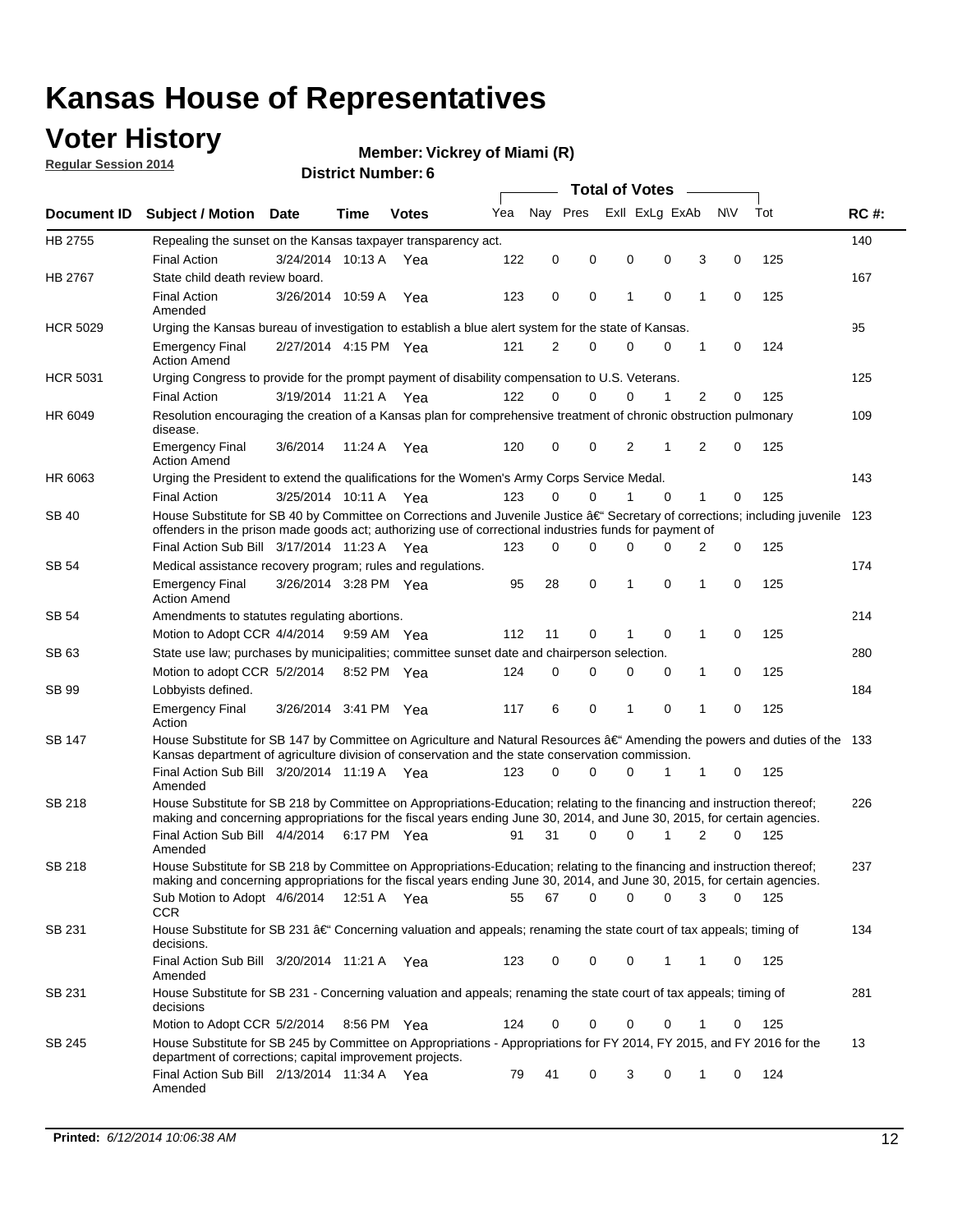# **Voter History**<br> **Regular Session 2014**

**Vickrey of Miami (R)**

|  |  | <b>Regular Session 2014</b> |  |  |
|--|--|-----------------------------|--|--|
|--|--|-----------------------------|--|--|

|               | Document ID Subject / Motion Date                                                                                                                                                                                                                                                                                                                                                                                                                                                                                                                                                                                                                                                                                                                                             |                       | Time | <b>Votes</b> | Yea |             | Nay Pres ExII ExLg ExAb |   |             |              | <b>NV</b>   | Tot | <b>RC#:</b> |
|---------------|-------------------------------------------------------------------------------------------------------------------------------------------------------------------------------------------------------------------------------------------------------------------------------------------------------------------------------------------------------------------------------------------------------------------------------------------------------------------------------------------------------------------------------------------------------------------------------------------------------------------------------------------------------------------------------------------------------------------------------------------------------------------------------|-----------------------|------|--------------|-----|-------------|-------------------------|---|-------------|--------------|-------------|-----|-------------|
| <b>SB 245</b> | House Substitute for SB 245 by Committee on Appropriations - Education funding; relating to mineral production; creating the<br>mineral production education fund, crediting 20% of remainder from oil and gas tax into such fund, moneys expended on<br>education; abolishing the oil and gas valuation depletion trust fund; allowing the counties to retain funds already in such<br>county's oil and gas valuation depletion trust fund; concerning school financing sources; proceeds from the tax levied by a<br>school district under authority of K.S.A. 2013 Supp. 72-6431, remitted to the state treasury to the credit of the state school<br>district finance fund not to the district's general fund; making and concerning appropriations for fiscal year 2017. |                       |      |              |     |             |                         |   |             |              |             |     | 258         |
|               | Motion to adopt CCR 5/1/2014                                                                                                                                                                                                                                                                                                                                                                                                                                                                                                                                                                                                                                                                                                                                                  |                       |      | 5:06 PM Yea  | 88  | 37          | $\Omega$                | 0 | $\Omega$    | $\Omega$     | 0           | 125 |             |
| SB 248        | Victim notification prior to release of certain inmates.                                                                                                                                                                                                                                                                                                                                                                                                                                                                                                                                                                                                                                                                                                                      |                       |      |              |     |             |                         |   |             |              |             |     | 119         |
|               | <b>Final Action</b>                                                                                                                                                                                                                                                                                                                                                                                                                                                                                                                                                                                                                                                                                                                                                           | 3/17/2014 11:18 A     |      | Yea          | 122 | 0           | 0                       | 0 | 0           | 2            | 1           | 125 |             |
| SB 254        | Medical assistance recovery program; rules and regulations.                                                                                                                                                                                                                                                                                                                                                                                                                                                                                                                                                                                                                                                                                                                   |                       |      |              |     |             |                         |   |             |              |             |     | 179         |
|               | <b>Emergency Final</b><br>Action                                                                                                                                                                                                                                                                                                                                                                                                                                                                                                                                                                                                                                                                                                                                              | 3/26/2014 3:34 PM Yea |      |              | 123 | $\mathbf 0$ | $\mathbf 0$             | 1 | $\mathbf 0$ | $\mathbf{1}$ | $\mathbf 0$ | 125 |             |
| SB 256        | Attorney general; costs in criminal appeals.                                                                                                                                                                                                                                                                                                                                                                                                                                                                                                                                                                                                                                                                                                                                  |                       |      |              |     |             |                         |   |             |              |             |     | 147         |
|               | <b>Final Action</b><br>Amended                                                                                                                                                                                                                                                                                                                                                                                                                                                                                                                                                                                                                                                                                                                                                | 3/25/2014 10:16 A     |      | Yea          | 119 | 4           | $\mathbf 0$             | 1 | 0           |              | 0           | 125 |             |
| SB 256        | Amending the crime of mistreatment of a dependent adult; creating the crime of mistreatment of an elder person; amending<br>the crime of unlawful sexual relations; amending provisions relating to appearance bonds and surety regulation; amending<br>violations of the Kansas racketeer influenced and corrupt organization act; also concerning the attorney general, costs in<br>criminal appeals.                                                                                                                                                                                                                                                                                                                                                                       |                       |      |              |     |             |                         |   |             |              |             |     | 236         |
|               | Motion to Adopt CCR 4/5/2014                                                                                                                                                                                                                                                                                                                                                                                                                                                                                                                                                                                                                                                                                                                                                  |                       |      | 6:52 PM Yea  | 118 | 4           | $\Omega$                | 0 | 0           | 3            | $\mathbf 0$ | 125 |             |
| SB 258        | Amending the juvenile statute of limitations to match adult time limitations for sex crimes.                                                                                                                                                                                                                                                                                                                                                                                                                                                                                                                                                                                                                                                                                  |                       |      |              |     |             |                         |   |             |              |             |     | 135         |
|               | <b>Final Action</b><br>Amended                                                                                                                                                                                                                                                                                                                                                                                                                                                                                                                                                                                                                                                                                                                                                | 3/20/2014 11:21 A Yea |      |              | 123 | 0           | 0                       | 0 | 1           | $\mathbf{1}$ | $\mathbf 0$ | 125 |             |
| SB 258        | Relating to issuance of certificates of birth resulting in stillbirth.                                                                                                                                                                                                                                                                                                                                                                                                                                                                                                                                                                                                                                                                                                        |                       |      |              |     |             |                         |   |             |              |             |     | 259         |
|               | Motion to Adopt CCR 5/1/2014                                                                                                                                                                                                                                                                                                                                                                                                                                                                                                                                                                                                                                                                                                                                                  |                       |      | 5:12 PM Yea  | 121 | 4           | 0                       | 0 | $\mathbf 0$ | 0            | 0           | 125 |             |
| SB 263        | Establishing the military funeral honors fund under the adjutant general's office.                                                                                                                                                                                                                                                                                                                                                                                                                                                                                                                                                                                                                                                                                            |                       |      |              |     |             |                         |   |             |              |             |     | 148         |
|               | <b>Final Action</b><br>Amended                                                                                                                                                                                                                                                                                                                                                                                                                                                                                                                                                                                                                                                                                                                                                | 3/25/2014 10:17 A Yea |      |              | 123 | 0           | 0                       | 1 | 0           | 1            | 0           | 125 |             |
| SB 263        | Veterans and military matters; military honors fund; death gratuity; disabled veterans preference, state jobs and contracts;<br>schools on military reservations, funding.                                                                                                                                                                                                                                                                                                                                                                                                                                                                                                                                                                                                    |                       |      |              |     |             |                         |   |             |              |             |     | 256         |
|               | Motion to adopt CCR 5/1/2014                                                                                                                                                                                                                                                                                                                                                                                                                                                                                                                                                                                                                                                                                                                                                  |                       |      | 4:47 PM Yea  | 124 | 0           | $\mathbf 0$             | 0 | 0           | 0            | 1           | 125 |             |
| SB 265        | Income definition for Homestead Refund eligibility.                                                                                                                                                                                                                                                                                                                                                                                                                                                                                                                                                                                                                                                                                                                           |                       |      |              |     |             |                         |   |             |              |             |     | 113         |
|               | <b>Final Action</b><br>Amended                                                                                                                                                                                                                                                                                                                                                                                                                                                                                                                                                                                                                                                                                                                                                | 3/13/2014 11:23 A Yea |      |              | 121 | 0           | 0                       | 1 | 1           | 2            | $\mathbf 0$ | 125 |             |
| SB 265        | Definition of income for homestead refund and SAFESR eligibility; income tax credits for adoption expenses and expenses to<br>make dwelling or facility accessible to persons with a disability; income tax deductions, self-employment taxes, expenses<br>related to organ donations, net gain on the sale of certain livestock; withholding, non-resident pass-through entity income;<br>Kansas taxpayer transparency act, sunset; sales tax exemptions.                                                                                                                                                                                                                                                                                                                    |                       |      |              |     |             |                         |   |             |              |             |     | 227         |
|               | Motion to Adopt CCR 4/4/2014 6:29 PM Yea                                                                                                                                                                                                                                                                                                                                                                                                                                                                                                                                                                                                                                                                                                                                      |                       |      |              | 122 | 0           | $\mathbf 0$             | 0 | 1           | 2            | 0           | 125 |             |
| SB 266        | Mineral severance tax return file date.                                                                                                                                                                                                                                                                                                                                                                                                                                                                                                                                                                                                                                                                                                                                       |                       |      |              |     |             |                         |   |             |              |             |     | 114         |
|               | <b>Final Action</b><br>Amended                                                                                                                                                                                                                                                                                                                                                                                                                                                                                                                                                                                                                                                                                                                                                | 3/13/2014 11:24 A Yea |      |              | 121 | 0           | 0                       | 1 | 1           | 2            | 0           | 125 |             |
| SB 266        | Severance tax return and payment dates; sales tax authority for Rooks county; property tax exemptions for certain donations<br>of land to the state and for amateur-built aircraft; sales tax exemptions for surface mining equipment and certain charitable<br>organizations.                                                                                                                                                                                                                                                                                                                                                                                                                                                                                                |                       |      |              |     |             |                         |   |             |              |             |     | 266         |
|               | Motion to Adopt CCR 5/2/2014                                                                                                                                                                                                                                                                                                                                                                                                                                                                                                                                                                                                                                                                                                                                                  |                       |      | 3:19 PM Yea  | 122 | 1           | 0                       | 0 | 1           | 1            | 0           | 125 |             |
| SB 267        | Insurance; excluding real estate from acceptable security deposits with the commissioner and requiring original handwritten<br>signatures on deposit forms.                                                                                                                                                                                                                                                                                                                                                                                                                                                                                                                                                                                                                   |                       |      |              |     |             |                         |   |             |              |             |     | 144         |
|               | <b>Final Action</b>                                                                                                                                                                                                                                                                                                                                                                                                                                                                                                                                                                                                                                                                                                                                                           | 3/25/2014 10:12 A Yea |      |              | 123 | 0           | 0                       | 1 | 0           | 1            | 0           | 125 |             |
| SB 268        | Insurance: Risk-based capital requirements.                                                                                                                                                                                                                                                                                                                                                                                                                                                                                                                                                                                                                                                                                                                                   |                       |      |              |     |             |                         |   |             |              |             |     | 145         |
|               | <b>Final Action</b>                                                                                                                                                                                                                                                                                                                                                                                                                                                                                                                                                                                                                                                                                                                                                           | 3/25/2014 10:13 A Yea |      |              | 123 | 0           | 0                       | 1 | 0           | 1            | 0           | 125 |             |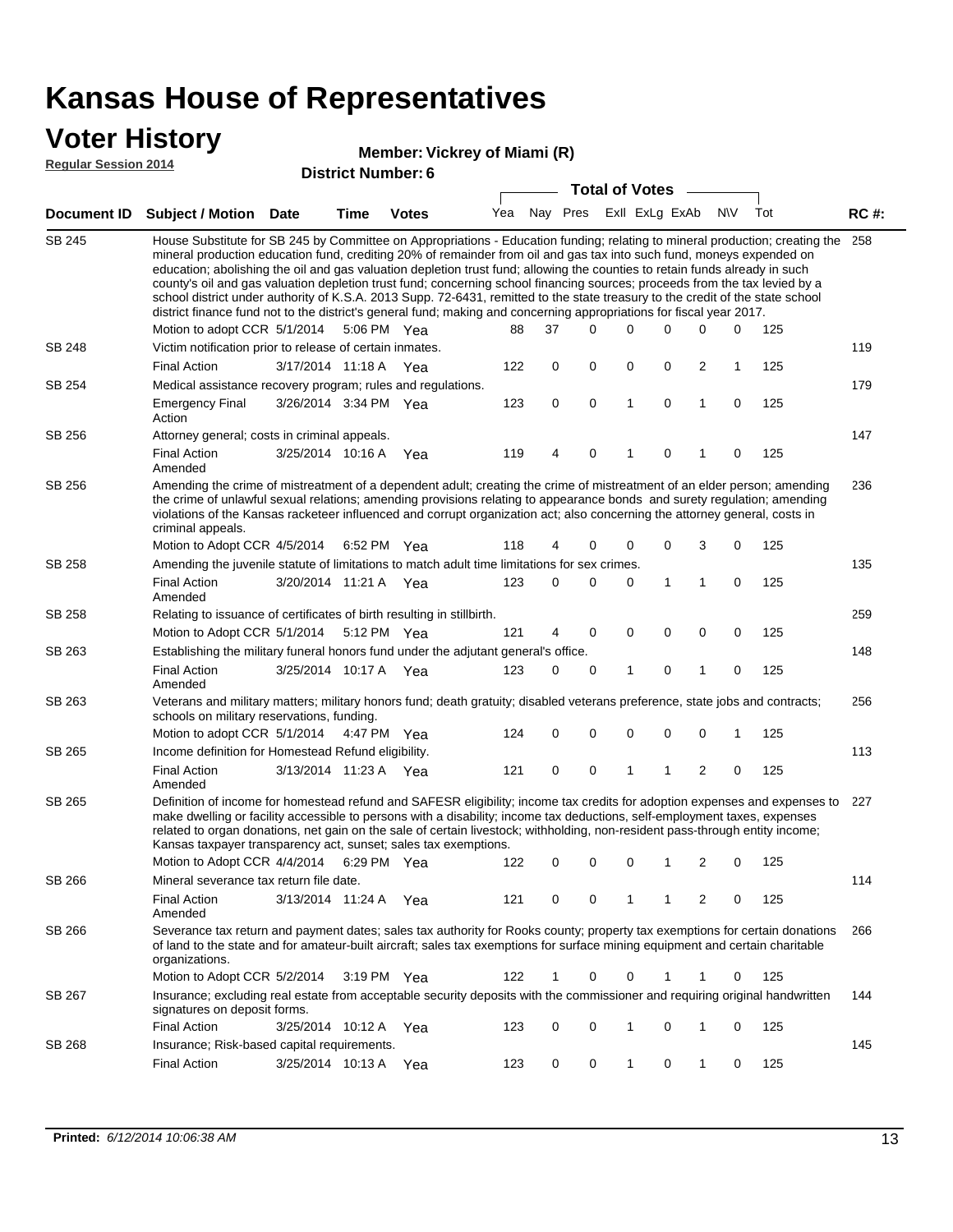### **Voter History**

**Regular Session 2014**

#### **Vickrey of Miami (R)**

|                    |                                                                                                                                                                                    |                       |      |              |     |                |          | <b>Total of Votes</b> |              |                |             |     |             |
|--------------------|------------------------------------------------------------------------------------------------------------------------------------------------------------------------------------|-----------------------|------|--------------|-----|----------------|----------|-----------------------|--------------|----------------|-------------|-----|-------------|
| <b>Document ID</b> | <b>Subject / Motion</b>                                                                                                                                                            | Date                  | Time | <b>Votes</b> | Yea | Nay Pres       |          | Exll ExLg ExAb        |              |                | <b>NV</b>   | Tot | <b>RC#:</b> |
| SB 271             | Amending the Kansas medicaid fraud control act.                                                                                                                                    |                       |      |              |     |                |          |                       |              |                |             |     | 176         |
|                    | <b>Emergency Final</b><br><b>Action Amend</b>                                                                                                                                      | 3/26/2014 3:30 PM Yea |      |              | 123 | 0              | 0        | 1                     | 0            | 1              | 0           | 125 |             |
| SB 271             | Amending the Kansas medicaid fraud control act.                                                                                                                                    |                       |      |              |     |                |          |                       |              |                |             |     | 228         |
|                    | Motion to Adopt CCR 4/4/2014 6:33 PM Yea                                                                                                                                           |                       |      |              | 122 | 0              | 0        | 0                     | $\mathbf{1}$ | 2              | 0           | 125 |             |
| SB 272             | Eliminating the 3% limit on controlled shooting area acreage in a county.                                                                                                          |                       |      |              |     |                |          |                       |              |                |             |     | 149         |
|                    | <b>Final Action</b>                                                                                                                                                                | 3/25/2014 10:19 A Yea |      |              | 123 | 0              | 0        | 1                     | 0            | 1              | $\mathbf 0$ | 125 |             |
| SB 273             | House Substitute for SB 273 by Committee on Transportation †Commercial vehicles; regulation and registration thereof.                                                              |                       |      |              |     |                |          |                       |              |                |             |     | 168         |
|                    | Final Action Sub Bill 3/26/2014 11:00 A Yea<br>Amended                                                                                                                             |                       |      |              | 122 | 1              | 0        | 1                     | 0            | 1              | 0           | 125 |             |
| SB 273             | Regulation of commercial motor vehicles; exemption from rules and regulations of the Kansas corporation commission.                                                                |                       |      |              |     |                |          |                       |              |                |             |     | 265         |
|                    | Motion to Adopt CCR 5/2/2014 3:10 PM Yea                                                                                                                                           |                       |      |              | 101 | 22             | 0        | 0                     | 1            |                | 0           | 125 |             |
| SB 274             | Political action committees, legislative leadership.                                                                                                                               |                       |      |              |     |                |          |                       |              |                |             |     | 169         |
|                    | <b>Final Action</b><br>Amended                                                                                                                                                     | 3/26/2014 11:01 A Yea |      |              | 108 | 15             | 0        | 1                     | 0            | 1              | 0           | 125 |             |
| <b>SB 278</b>      | Establishing the state board of veterinary examiners within the animal health division of the Kansas department of agriculture<br>for a two-year period.                           |                       |      |              |     |                |          |                       |              |                |             |     | 127         |
|                    | <b>Final Action</b>                                                                                                                                                                | 3/19/2014 11:24 A     |      | Yea          | 122 | 0              | 0        | 0                     | 1            | 2              | 0           | 125 |             |
| SB 284             | Amending the Kansas 911 act.                                                                                                                                                       |                       |      |              |     |                |          |                       |              |                |             |     | 124         |
|                    | <b>Final Action</b>                                                                                                                                                                | 3/17/2014 11:24 A     |      | Yea          | 121 | $\overline{2}$ | 0        | $\mathbf 0$           | $\mathbf 0$  | $\overline{2}$ | 0           | 125 |             |
| SB 285             | Optometrists; prohibition against limiting payment for covered services to insurance plan amounts.                                                                                 |                       |      |              |     |                |          |                       |              |                |             |     | 150         |
|                    | <b>Final Action</b><br>Amended                                                                                                                                                     | 3/25/2014 10:20 A Yea |      |              | 123 | 0              | 0        | 1                     | 0            | $\mathbf{1}$   | 0           | 125 |             |
| SB 286             | Extending sunset date on certain agriculture fees from July 1, 2015, to July 1, 2019.                                                                                              |                       |      |              |     |                |          |                       |              |                |             |     | 151         |
|                    | <b>Final Action</b><br>Amended                                                                                                                                                     | 3/25/2014 10:23 A Yea |      |              | 76  | 47             | 0        | 1                     | 0            | 1              | 0           | 125 |             |
| SB 286             | Agriculture; extending sunset date on certain agriculture fees from July 1, 2015, to July 1, 2018; national day of the cowboy;<br>establishing the local food and farm task force. |                       |      |              |     |                |          |                       |              |                |             |     | 264         |
|                    | Motion to adopt CCR 5/2/2014 3:04 PM Yea                                                                                                                                           |                       |      |              | 102 | 21             | 0        | 0                     | 1            | 1              | 0           | 125 |             |
| SB 306             | Modernizing certain insurance laws to allow use of additional investments.                                                                                                         |                       |      |              |     |                |          |                       |              |                |             |     | 173         |
|                    | <b>Emergency Final</b><br>Action                                                                                                                                                   | 3/26/2014 3:26 PM Yea |      |              | 123 | 0              | 0        | 1                     | 0            | 1              | $\mathbf 0$ | 125 |             |
| <b>SB 308</b>      | Updating the Kansas no-call act.                                                                                                                                                   |                       |      |              |     |                |          |                       |              |                |             |     | 138         |
|                    | <b>Final Action</b>                                                                                                                                                                | 3/21/2014 10:15 A     |      | Yea          | 117 | 0              | 0        | 0                     | $\mathbf{1}$ | 6              | 1           | 125 |             |
| SB 309             | Health insurance coverage for qualified professional associations.                                                                                                                 |                       |      |              |     |                |          |                       |              |                |             |     | 182         |
|                    | <b>Emergency Final</b><br>Action                                                                                                                                                   | 3/26/2014 3:38 PM Yea |      |              | 122 | 1              | 0        | 1                     | 0            | 1              | $\mathbf 0$ | 125 |             |
| SB 310             | Grand juries; crimes to consider; amendment of indictment.                                                                                                                         |                       |      |              |     |                |          |                       |              |                |             |     | 180         |
|                    | <b>Emergency Final</b><br>Action                                                                                                                                                   | 3/26/2014 3:35 PM Yea |      |              | 122 |                | 0        |                       | 0            | 1              | 0           | 125 |             |
| SB 311             | Increasing the noneconomic damages cap and changing rules related to expert evidence.                                                                                              |                       |      |              |     |                |          |                       |              |                |             |     | 142         |
|                    | <b>Final Action</b><br>Amended                                                                                                                                                     | 3/24/2014 10:17 A Yea |      |              | 119 | 3              | $\Omega$ | 0                     | 0            | 3              | 0           | 125 |             |
| SB 311             | Increasing the noneconomic damages cap, changing rules related to expert evidence and repealing statutes pertaining to<br>collateral source benefits.                              |                       |      |              |     |                |          |                       |              |                |             |     | 203         |
|                    | Motion to adopt CCR 4/3/2014 6:15 PM Yea                                                                                                                                           |                       |      |              | 120 | 4              | 0        | 0                     | 0            | 1              | 0           | 125 |             |
| SB 321             | Return of premiums separate from notice of denial of coverage.                                                                                                                     |                       |      |              |     |                |          |                       |              |                |             |     | 146         |
|                    | <b>Final Action</b>                                                                                                                                                                | 3/25/2014 10:15 A Yea |      |              | 123 | 0              | 0        | 1                     | 0            | 1              | 0           | 125 |             |
| SB 329             | Clarifying court orders relating to parents in juvenile offender cases.<br><b>Final Action</b><br>Amended                                                                          | 3/20/2014 11:23 A Yea |      |              | 123 | 0              | 0        | 0                     | 1            | $\mathbf{1}$   | 0           | 125 | 136         |
|                    |                                                                                                                                                                                    |                       |      |              |     |                |          |                       |              |                |             |     |             |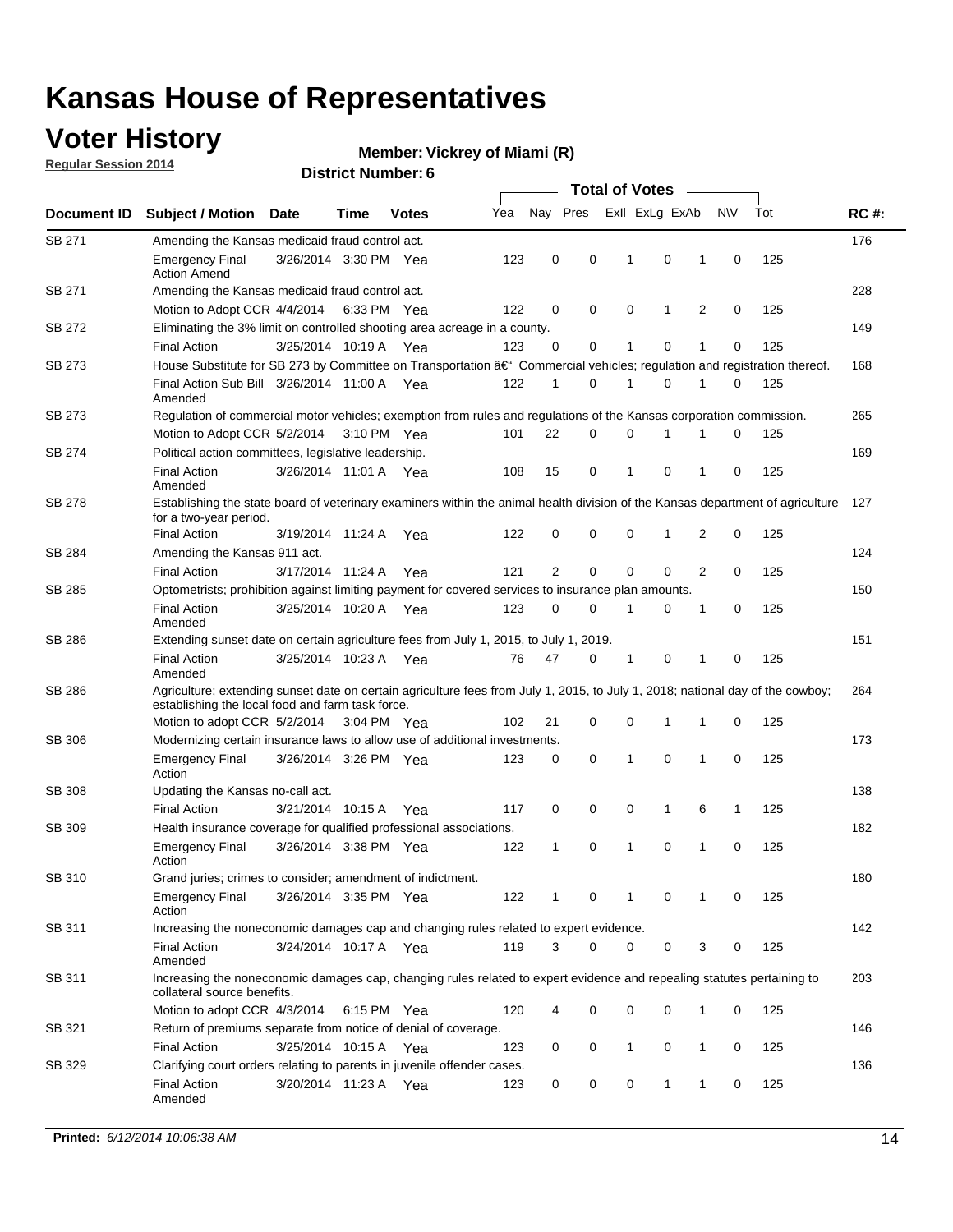#### **Voter History**

**Regular Session 2014**

**Vickrey of Miami (R)**

|                 |                                                                                                                                                                    |                       |             |              |     |              |          |              | <b>Total of Votes</b> |              |           |     |             |
|-----------------|--------------------------------------------------------------------------------------------------------------------------------------------------------------------|-----------------------|-------------|--------------|-----|--------------|----------|--------------|-----------------------|--------------|-----------|-----|-------------|
|                 | Document ID Subject / Motion Date                                                                                                                                  |                       | Time        | <b>Votes</b> | Yea |              | Nay Pres |              | Exll ExLg ExAb        |              | <b>NV</b> | Tot | <b>RC#:</b> |
| SB 329          | Clarifying court orders relating to parents in juvenile offender cases and changing the statute of limitations on certain juvenile<br>offenses.                    |                       |             |              |     |              |          |              |                       |              |           |     | 242         |
|                 | Motion to adopt CCR 4/30/2014 3:23 PM Yea                                                                                                                          |                       |             |              | 122 | $\mathbf 1$  | 0        | 1            | -1                    | 0            | 0         | 125 |             |
| SB 344          | Special permits, oversized loads, transportation of hay or feed stuffs.                                                                                            |                       |             |              |     |              |          |              |                       |              |           |     | 152         |
|                 | <b>Final Action</b><br>Amended                                                                                                                                     | 3/25/2014 10:24 A     |             | Yea          | 122 | $\mathbf{1}$ | 0        | $\mathbf{1}$ | 0                     | $\mathbf{1}$ | 0         | 125 |             |
| <b>SB 349</b>   | Boiler safety act; deputy inspectors.                                                                                                                              |                       |             |              |     |              |          |              |                       |              |           |     | 128         |
|                 | <b>Final Action</b><br>Amended                                                                                                                                     | 3/19/2014 11:25 A     |             | Yea          | 119 | 3            | 0        | 0            | 1                     | 2            | 0         | 125 |             |
| SB 349          | Board of technical professions; recodification of professions and scope of practice, other; boiler safety act, deputy<br>inspectors.                               |                       |             |              |     |              |          |              |                       |              |           |     | 215         |
|                 | Motion to Adopt CCR 4/4/2014                                                                                                                                       |                       | 10:02 A     | Yea          | 112 | 11           | 0        | 1            | 0                     | 1            | 0         | 125 |             |
| SB 351          | Vehicle identification numbers; penalties; damages.                                                                                                                |                       |             |              |     |              |          |              |                       |              |           |     | 153         |
|                 | <b>Final Action</b>                                                                                                                                                | 3/25/2014 10:25 A     |             | Yea          | 123 | 0            | 0        | 1            | 0                     | 1            | 0         | 125 |             |
| SB 357          | Increasing the number of allowable hunter education deferrals.                                                                                                     |                       |             |              |     |              |          |              |                       |              |           |     | 154         |
|                 | <b>Final Action</b><br>Amended                                                                                                                                     | 3/25/2014 10:26 A     |             | Yea          | 97  | 26           | 0        | $\mathbf{1}$ | 0                     | 1            | 0         | 125 |             |
| SB 357          | Authorizing land purchases by the state; amending process state uses to address seized wildlife; increasing the number of<br>allowable hunter education deferrals. |                       |             |              |     |              |          |              |                       |              |           |     | 275         |
|                 | Motion to Adopt CCR 5/2/2014                                                                                                                                       |                       | 7:53 PM Yea |              | 113 | 11           | 0        | 0            | $\mathbf 0$           | 1            | 0         | 125 |             |
| SB 359          | Relating to asbestos-related liability.                                                                                                                            |                       |             |              |     |              |          |              |                       |              |           |     | 177         |
|                 | <b>Emergency Final</b><br>Action                                                                                                                                   | 3/26/2014 3:32 PM Yea |             |              | 94  | 29           | 0        | 1            | $\Omega$              | 1            | 0         | 125 |             |
| <b>SB 367</b>   | Creating the student data privacy act.                                                                                                                             |                       |             |              |     |              |          |              |                       |              |           |     | 186         |
|                 | <b>Emergency Final</b><br><b>Action Amend</b>                                                                                                                      | 3/26/2014 3:43 PM Yea |             |              | 119 | 4            | 0        | $\mathbf{1}$ | 0                     | 1            | 0         | 125 |             |
| SB 367          | Creating the student data privacy act.                                                                                                                             |                       |             |              |     |              |          |              |                       |              |           |     | 245         |
|                 | Motion to adopt CCR 4/30/2014 3:41 PM Yea                                                                                                                          |                       |             |              | 123 | 0            | 0        | 1            | 1                     | 0            | 0         | 125 |             |
| SB 371          | Amending employment security law regarding disposition of penalty funds and disclosure of confidential information.                                                |                       |             |              |     |              |          |              |                       |              |           |     | 129         |
|                 | <b>Final Action</b>                                                                                                                                                | 3/19/2014 11:27 A     |             | Yea          | 90  | 32           | 0        | $\mathbf 0$  | 1                     | 2            | 0         | 125 |             |
| SB 372          | Amending the shared work unemployment compensation program; layoff aversion.                                                                                       |                       |             |              |     |              |          |              |                       |              |           |     | 155         |
|                 | <b>Final Action</b>                                                                                                                                                | 3/25/2014 10:28 A     |             | Yea          | 123 | 0            | 0        | 1            | 0                     | 1            | 0         | 125 |             |
| SB 402          | Amending statutes related to the Kansas criminal justice information system committee.                                                                             |                       |             |              |     |              |          |              |                       |              |           |     | 178         |
|                 | <b>Emergency Final</b><br>Action                                                                                                                                   | 3/26/2014 3:33 PM Yea |             |              | 123 | 0            | 0        | 1            | 0                     | $\mathbf{1}$ | 0         | 125 |             |
| SB 423          | Authorizing Department of Administration to sell Landon and Eisenhower state office buildings.                                                                     |                       |             |              |     |              |          |              |                       |              |           |     | 233         |
|                 | <b>Final Action</b><br>Amended                                                                                                                                     | 4/5/2014              | 10:28 A     | Yea          | 66  | 55           | 0        | 0            | 0                     | 4            | 0         | 125 |             |
| SB 424          | Amending the statutory requirements for a valid hospital lien.                                                                                                     |                       |             |              |     |              |          |              |                       |              |           |     | 183         |
|                 | <b>Emergency Final</b><br>Action                                                                                                                                   | 3/26/2014 3:39 PM Yea |             |              | 115 | 8            | 0        | 1            | 0                     | 1            | 0         | 125 |             |
| <b>SCR 1618</b> | Substitute for SCR 1618 by Committee on Federal and State Affairs -- State constitutional amendment authorizing raffles.                                           |                       |             |              |     |              |          |              |                       |              |           |     | 170         |
|                 | Final Action Sub Bill 3/26/2014 11:06 A Yea                                                                                                                        |                       |             |              | 102 | 19           | 2        | 1            | 0                     | 1            | 0         | 125 |             |
| <b>SCR 1620</b> | Port authority; creation in Stafford, Kansas.                                                                                                                      |                       |             |              |     |              |          |              |                       |              |           |     | 234         |
|                 | <b>Final Action</b>                                                                                                                                                | 4/5/2014              | 10:29 A     | Yea          | 121 | 0            | 0        | 0            | 0                     | 4            | 0         | 125 |             |